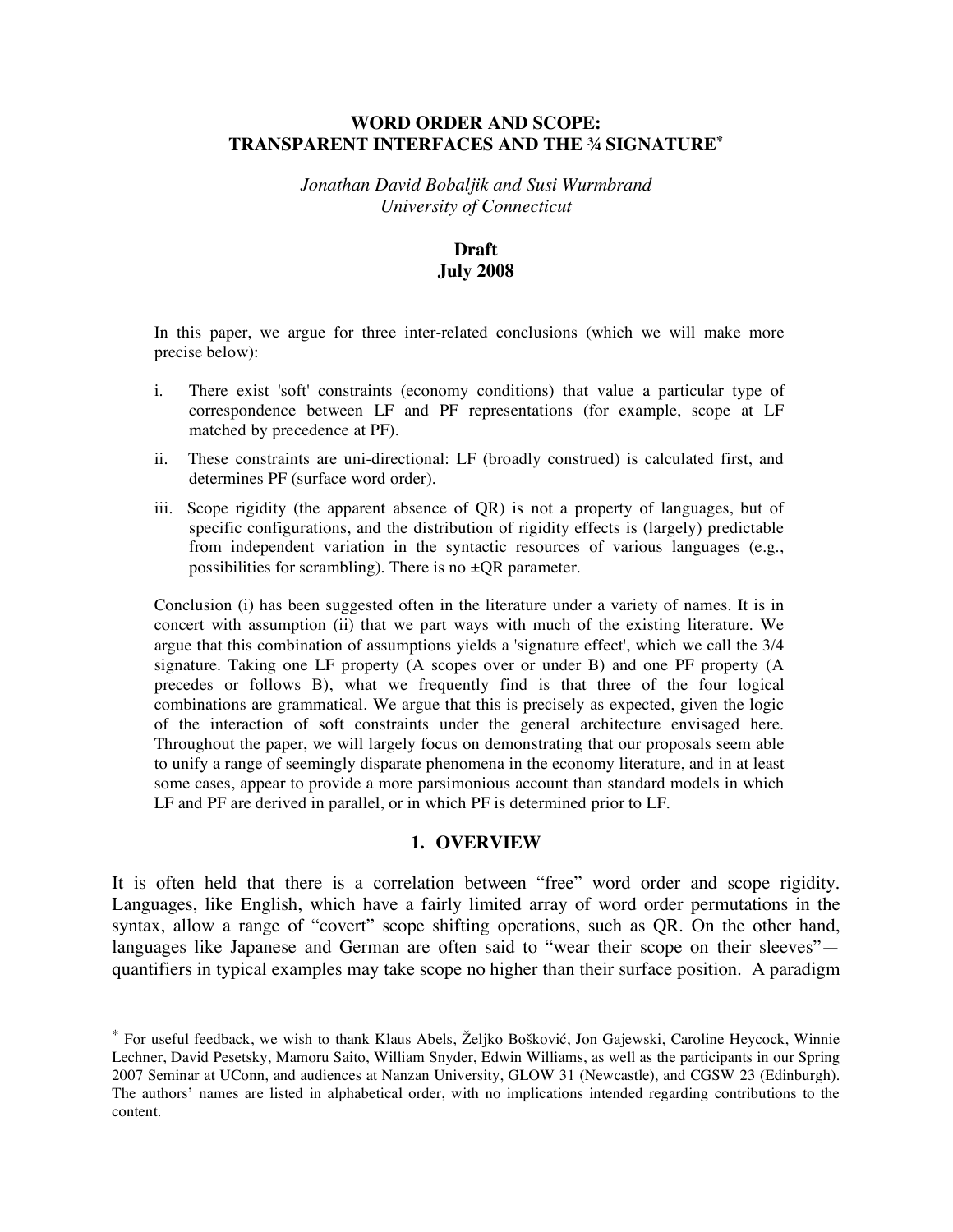example of this contrast is given in  $(1)$ —inverse scope among the quantified DPs is possible in English, but not in Japanese. One way of thinking about this contrast is to relate it to the independent difference that Japanese "freely" allows scrambling, which reverses the order of the DPs on the surface—and the scrambled sentence allows the object to scope over the subject  $(1c)$ .<sup>1</sup> In other words, inverse scope in (1b) is blocked by the availability of (1c), which is a more transparent reflection of the scope. QR is possible in this context in English, precisely because English lacks scrambling.

| (1) | a. | Some toddler read every book.              | $\exists^{\gg}A$ : A $^{\gg}$ |                                        |               |                                        |
|-----|----|--------------------------------------------|-------------------------------|----------------------------------------|---------------|----------------------------------------|
|     | b. | dareka-ga subete-no<br>someone-NOM all-GEN |                               | hon-o<br>book-ACC                      | yonda<br>read | [Kuroda 1970]                          |
|     |    | 'Someone read all the books.'              |                               |                                        |               | $\exists^{\gg}A$ : $_{*}A^{\gg}$ E     |
|     | c. | subete-no<br>all-GEN                       | hon-o                         | dareka-ga<br>book-ACC someone-NOM read | yonda         |                                        |
|     |    | 'Someone read all the books.'              |                               |                                        |               | $\forall \rightarrow \exists$ possible |

One of our aims in this paper is to flesh out this line of analysis, and to defend it against alternatives. To our knowledge, although the view just sketched is frequently informally invoked, many hurdles to successful implementation exist. We will not be able to address them all here, but hope to shed light on some, while at the same time calling attention to what we see as the major remaining hurdles. The paper is organized as follows. We begin by setting out the basic proposal, and then examine some cases that illustrate the workings of the machinery, reanalyzing a variety of data from the literature from the perspective presented here. In section 4, we contrast our proposal with a related framework (Reinhart's *Interface Economy*) which explicitly rejects one of our crucial assumptions. We show that the view presented here provides a more parsimonious account of the same range of data, using a proper subset of the assumptions in the alternative. Finally, we note what work remains to be done.

Before proceeding to the meat of the paper, we take a moment to note a few prima facie reasons for exploring this general direction, as opposed to the most common alternative, which is to derive scope relations in German/Japanese-type languages directly form the surface structure (see for example Frey 1989, 1993, Lechner 1996, 1998a, 1998b, Krifka 1998, Huang 1982; Hoji 1985, Aoun and Li 1993). There are both methodological/conceptual reasons and empirical reasons for pursuing an economy account over a surface structure scope account. Perhaps the most obvious of the former is that the postulation of surface structure scope account for German/Japanese merely restates the problem: in some languages, scope is determined at surface structure, in others at LF.<sup>2</sup> Clearly, this view is to be invoked only if the difference cannot be

<sup>&</sup>lt;sup>1</sup> We do not discuss 'long' (i.e., inter-clausal) scrambling here. Long Scrambling in Japanese has different properties than short (clause-internal) scrambling. Long Scrambling is often described as semantically vacuous, for example unable to reverse the order among quantifiers in different clauses (this is sometimes referred to as radical reconstruction). This is known to be an oversimplification—the more accurate generalization appears to be that a long scrambled DP cannot be interpreted in the highest clause; but it may reconstruct only part-way down, being interpreted in any of the intermediate positions it moves through. See, e.g., Saito (2003), Otaki (2007) and references therein.

 $2$  Alternatively, to avoid this kind of QR-parameter, it has been proposed that scope is always determined at surface structure, even in languages like English, and that scope ambiguity in subject-object contexts arises due to the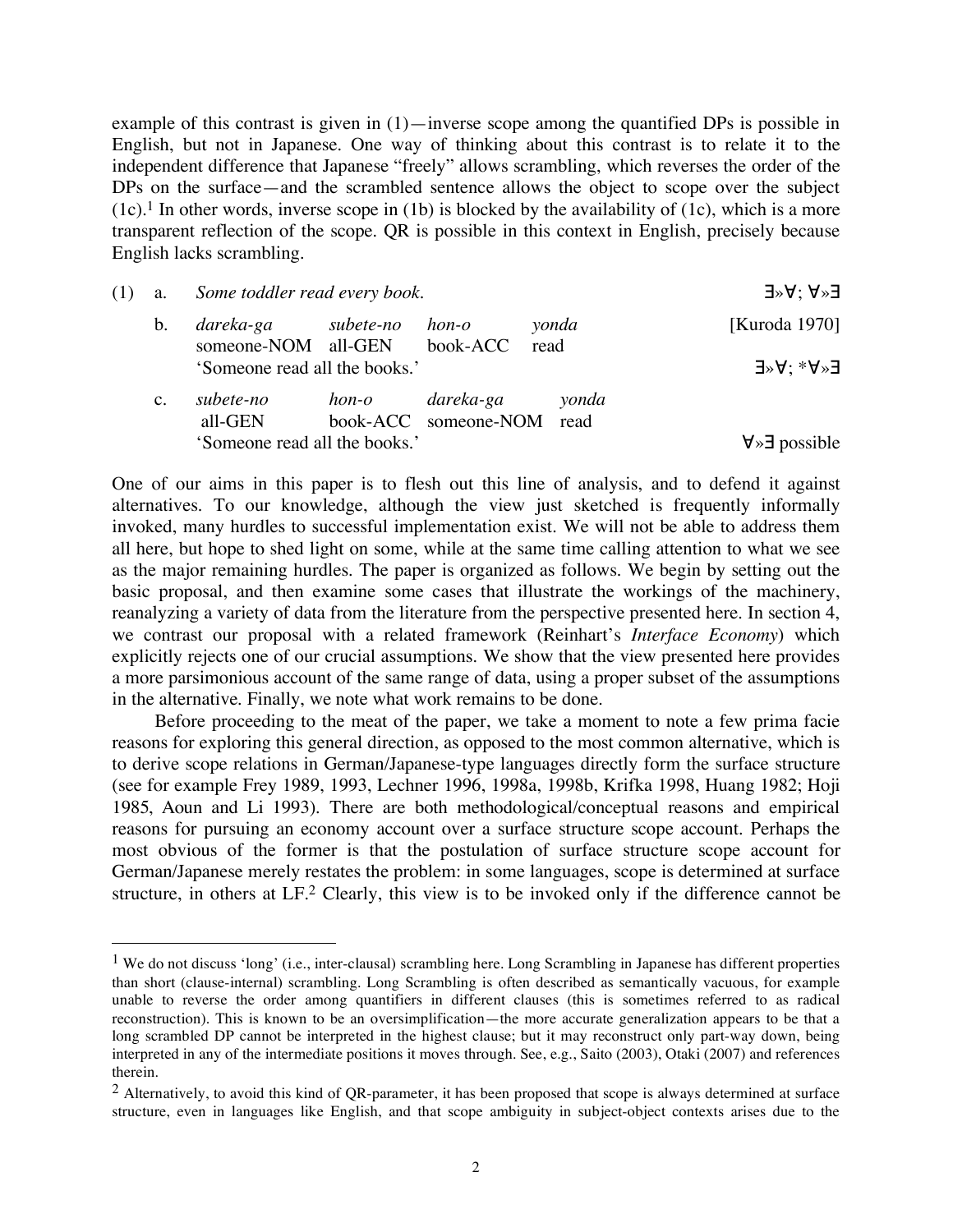deduced from some independent point of variation among the languages, and is thus a position of retreat. More importantly, on the empirical side it is simply incorrect (so far as we know) that there are *languages* that are strictly rigid in their scope, i.e., in which scope always corresponds to the surface structure. Certainly, this is not true of languages that are frequently described as 'scope rigid'. Thus, both Japanese and German allow scope reconstruction, providing for a scope that is distinct from the surface hierarchical representation and requiring the stipulation that traces 'count' for the computation of scope. Japanese examples with the structure of (1c) can be shown to be ambiguous (i.e., with suitable replacement of quantifiers to avoid methodological issues having to do with entailments among readings). In addition, even within languages described as lacking QR in contexts such as (1b), raised readings for quantifiers are available in other contexts. This is shown for German in Sauerland (2000, 2001, 2005), Sauerland and Bott (2002), and elsewhere. Contexts in which inverse scope is available in Japanese are discussed in Goro (2007). We return to such contexts briefly below—for a fuller treatment of German scope facts within the perspective pursued here, see Wurmbrand (2008).

#### **2. SCOPE TRANSPARENCY**

Our first claim is that UG includes an economy condition which favours isomorphism between LF (scope) and PF (linear order) representations. We will dub this *ScoT* (for Scope Transparency). Similar ideas have been proposed in a variety of forms, see Pesetsky's (1989) *Earliness Principle,* Bobaljik's (1995, 2002) *Minimize (PF:LF) Mismatch*, Diesing's (1997) *Scope Principle,* Müller's (2000, 2002) *Shape conservation*, and the general frameworks of Williams (2003), Reinhart (2005) and Broekhuis (2008). The general idea is not new, but we will depart from many of these authors in the way in which we attempt to cash in on the idea, in particular in conjunction with the assumption, encoded here, that the principle is asymmetric, regulating the choice among PFs relative to a given LF.

#### (2) *Scope Transparency* (ScoT):

 $\overline{a}$ 

If the order of two elements at LF is A»B, the order at PF is A»B.

We use the symbol » to represent the canonical manifestation of hierarchical order at the relevant level; roughly scope at LF (we will expand this below to encompass information structure notions), and linear precedence at PF (with some qualifications to follow).<sup>3</sup> Two further points to note about this formulation of *ScoT* are (i) that it is asymmetric – requiring the PF to reflect LF, but not vice-versa (we return to this in section 4, below), and (ii) that we take this to be universal, and not a matter of parametric variation. Language variation, in our view, arises due to the violable ("soft") nature of economy conditions—ScoT must be satisfied whenever possible, but may be overridden by other constraints. It is variation in the inventory of other constraints among languages—in the best case independently detectable—that yields variation in the distribution of

presence of a subject trace below the object (see, for instance, Hornstein 1995). However, this approach, while avoiding a QR-parameter is still faced with the basic question of how German-type languages differ from Englishtype languages—i.e., one would need to find motivation for the claim that German lacks traces in places where English does have traces.

 $3$  For all of the examples we will consider, it will suffice to consider » at PF to indicate linear precedence, though we assume that the relationship mapping syntactic c-command to linear order is more complex.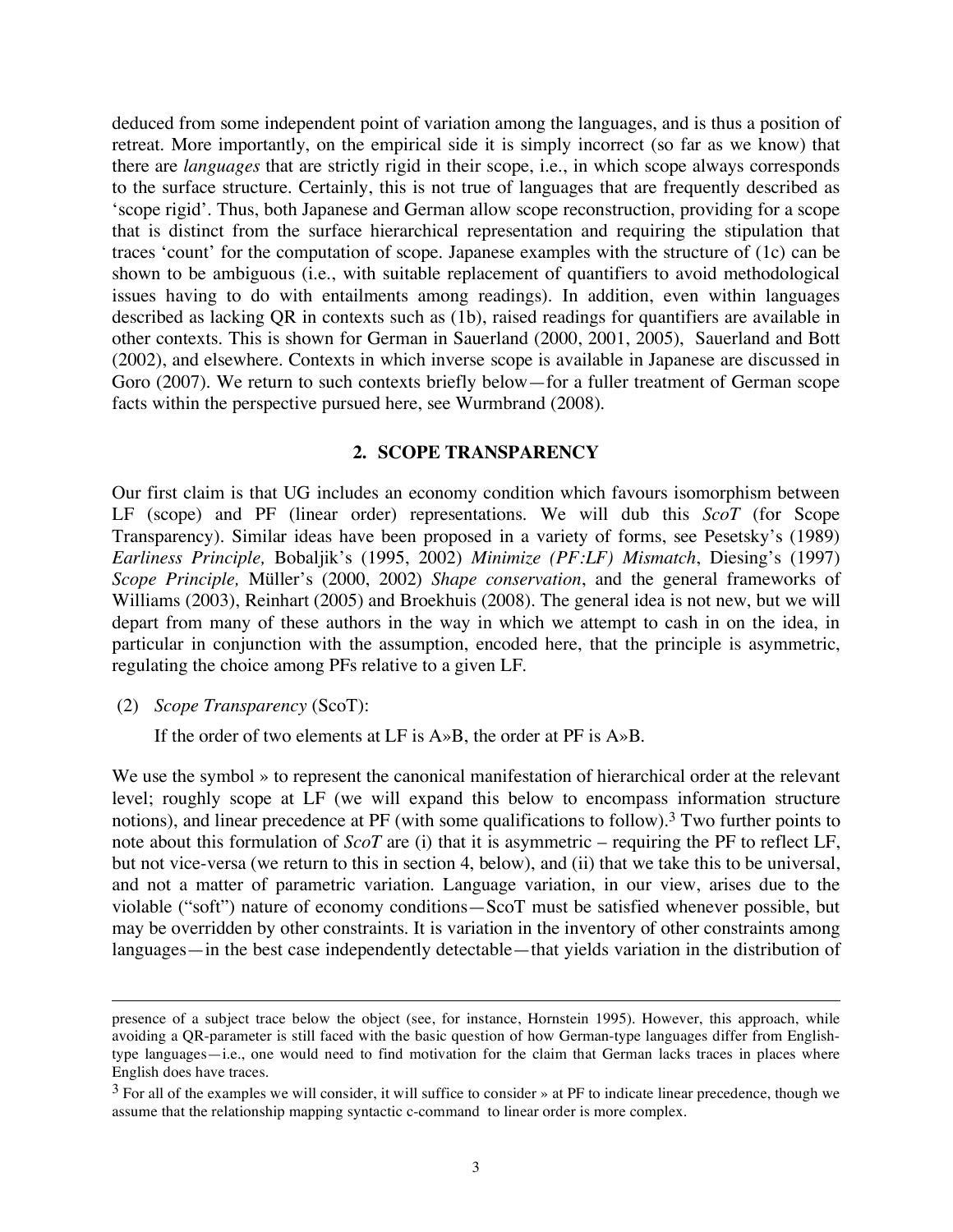scope rigidity effects. In other words, the appearance of scope rigidity is the "most economical" state of affairs, but scope rigidity effects will or will not emerge in specific configurations in particular languages as a function of the general syntactic resources of each language.

By way of illustration, let us return to the paradigm scope rigidity contrast, as in (1a-b). We will walk through the next tables in some detail, in order to provide a feel for the logic that will run throughout the rest of the paper, and also in order to illustrate notation conventions we will use in more complex examples below. It should be kept in mind that the core point of Tables 1-2 is simply this: ScoT is respected when the LF and PF "match" and violated otherwise; however, the violation is tolerated (as in English) when it is not otherwise possible for word order to faithfully reflect a particular scope relation.

We begin with a scope rigid language such as German or Japanese (see Table 1). Let A and B stand for two scope-bearing elements (in this case, quantified DPs), where A c-commands B in the base order (in this case subject » object). 4

| T 1: German/Japanese LF |                                        | I PR                                   | <b>ScoT</b> |
|-------------------------|----------------------------------------|----------------------------------------|-------------|
|                         | $A \rightarrow B \mid A \rightarrow B$ |                                        |             |
| $\ast$<br>(QR)          | $B \rightarrow A \mid A \rightarrow B$ |                                        | $\ast$      |
|                         |                                        | $B \rightarrow A \mid B \rightarrow A$ |             |
| [See below]             | $A \gg B$                              | $B \rightarrow A$                      | $\ast$      |

 $\overline{a}$ 

In the simplest case (first row of Table 1), the scope relations reflect the base order among the elements A»B. If there is no movement, then the PF order directly mirrors the LF relation and ScoT is respected. (The marks in the first column represent the relevant judgments, those under the ScoT column represent satisfaction/violation of the economy condition).

The second row of Table 1 evaluates an attempt at a derivation with QR. Recall that in our view QR is available in principle in German and Japanese (there is no  $\pm$ QR parameter) and thus the derivation must be considered. In this row, there is no overt reordering (PF is A»B) but the scope order (LF) is B»A. Such a mismatch between LF and PF is in violation of ScoT, and indeed, is (normally) judged unacceptable in these languages. Descriptively, ScoT in this case appears to amount to the absence of QR. The third row of the table represents scrambling of the object across the subject (1c). The overt order is the inverse of the base order, and the LF corresponds to the "inverted" PF (B»A). ScoT is respected, and the sentence is judged acceptable on this reading. The final line of Table 1 involves overt movement (PF: B»A) with reconstruction (LF: A»B). Reconstruction of overt movement violates ScoT. We set aside the

<sup>&</sup>lt;sup>4</sup> It seems prudent to note at the outset that, although we find tables a convenient means of representing constraint interaction and the computation that evaluates competing representations/derivations, we do not intend to imply a commitment to a theoretical framework such as Optimality Theory (OT). In particular, we do not invoke alternative rankings of constraints as a theory of language variation, nor do we commit ourselves to the relevance of all constraints in all languages, or the absence of hard constraints, or any of various other tenets of OT. Clearly, our proposals can be expressed within such a framework, but we choose to remain agnostic about these devices to the extent possible—our results are intended to be compatible with the *Economy* framework (Chomsky 1991 et seq), where what is sufficient is the postulation of violable conditions, that may, in principle, come into conflict with one another. In the *Economy* writings, Chomsky posited various economy conditions, which are soft by definition, but writings within the framework at the time did not generally explore the potential for constraint interaction and the resolution of conflicts among competing economy conditions.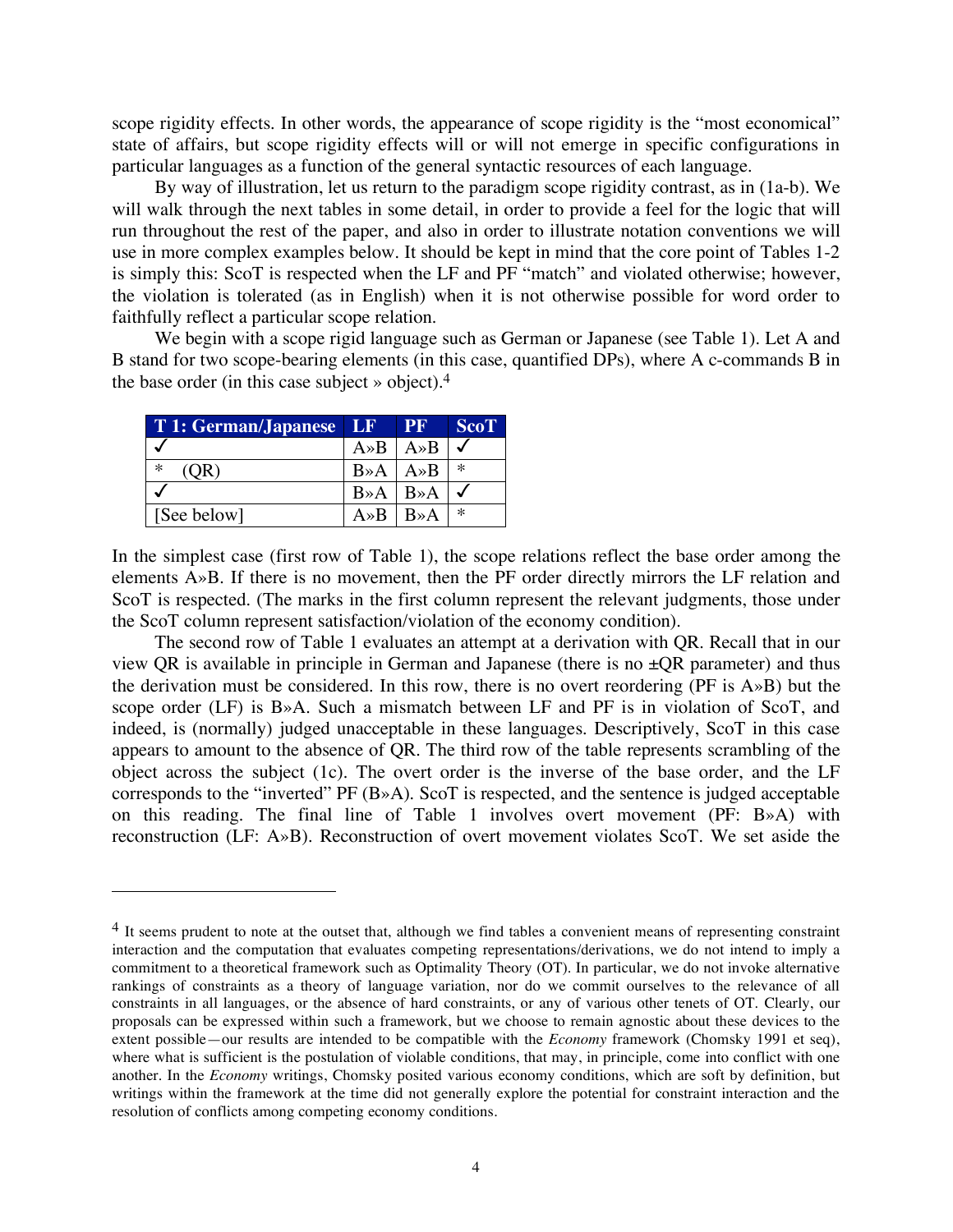issue of reconstruction here. A more extended treatment of reconstruction in German and Japanese as it intersects with ScoT is presented in Wurmbrand (2008). The conclusion presented there, extending results from Lechner (1996, 1998b), is that, despite superficial appearances, syntactic (LF) reconstruction is indeed unavailable in German and Japanese A-scrambling, as we predict, but that this is masked by the availability of semantic reconstruction (i.e., the interpretation of the trace as a higher-type). Furthermore, reconstruction in A'-scrambling is shown to interact with information structure, which, as we will see below, can balance out a ScoT violation.

Having shown how ScoT enforces scope rigidity, let us turn now to English (Table 2).

| T2: English  | LF                                     | TPR.              | <b>ScoT</b> |
|--------------|----------------------------------------|-------------------|-------------|
|              | $A \rightarrow B$                      | $A \rightarrow B$ |             |
|              | $B \rightarrow A$                      | $A \rightarrow B$ | $\ast$      |
| Not possible | $B \rightarrow A \mid B \rightarrow A$ |                   |             |
| Not possible | $A \rightarrow B$                      | $B \rightarrow A$ | $\ast$      |

The first line of the table is as above: no overt movement and surface scope. Consider now the second line of the table—no overt movement, but QR applies yielding inverse scope. Clearly, this violates ScoT, just as much as it did in German and Japanese, but in contrast to those languages, an inverse scope reading in an English sentence of this form (1a) is acceptable. What is relevant to the account is the last two lines. English lacks scrambling and thus has no neutral way (we return to this immediately below) for PF to provide the B»A order overtly. We therefore shade these lines of the table. For this reason, although the QR derivation (second line) violates ScoT, this derivation is the only means (all else being equal) of representing the B»A scope. The violation of ScoT is thus tolerated, indeed forced.

The outcome of this reasoning, to repeat, is that in general free word order does indeed correlate with scope rigidity, but that scope rigidity (the absence of QR) hinges crucially on the syntactic possibilities (competing derivations) given a particular input (numeration), and thus scope rigidity is expected to characterize particular syntactic configurations, not (necessarily) languages as a whole.<sup>5</sup> In what follows, we will illustrate the interaction of ScoT with other

 <sup>5</sup> Goro (2007:85-87) briefly considers, and rejects, <sup>a</sup> view like ours which ties the availability of inverse scope to the blocking effects of a competing derivation (Goro suggests a pragmatic version). Goro rejects the approach on two points. The first is the apparent availability of scope reconstruction in putatively scope rigid languages. For German and Japanese, this objection is addressed, and mooted, in Wurmbrand (2008). The second objection that Goro raises is the observation that inverse scope (QR) is apparently available in Japanese, even in some contexts where scrambling is also available. Crucially, in our view, Goro does not consider anything beyond (the equivalent of) ScoT. Most of the current paper is devoted to showing how this constraint interacts with other considerations to yield more subtle predictions, among them, examples in which scrambling is prima facie available, but covert scope shifting is also available, due to some additional factor (such as topic-focus order) favouring an unmoved order; see (13)b for a case in point from German, and additional extended discussion in Wurmbrand (2008). Note that all examples that Goro provides showing inverse scope between two quantifiers in Japanese also involve a verb which is (arguably) scope bearing, and whose contribution to the derivation is not taken into account. At this point, more work is needed to determine whether Goro's specific examples constitute a problem for our approach. What is clear from Goro's work, and consistent with the main thrust of our argument here, is that scope in Japanese, like German, is indeed not rigid, and that a variety of factors come into play in determining whether and when inverse scope is available.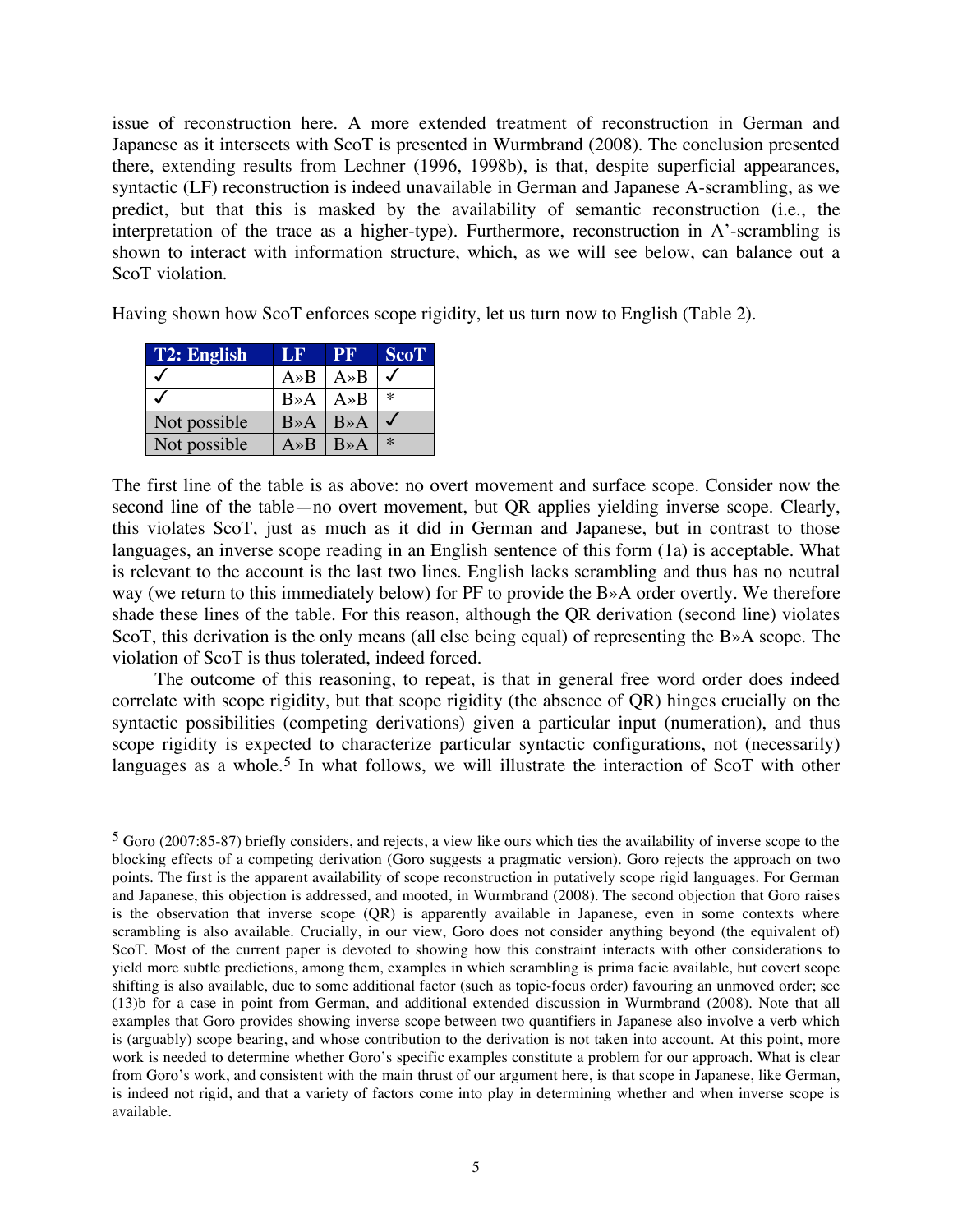syntactic considerations. In addition, we will broaden the relevant notion of LF to encompass not only scope relations but also information structure relations such as Topic and Focus. At that point, ScoT will become somewhat of a misnomer (since these notions are not about scope), but we will continue to use the term to stress (what we see as) the uniform nature of the relevant economy condition.

## **2.1 The scope of ScoT**

At this point, there are a variety of frequently asked questions to consider. We will make a few brief qualifying remarks, but postpone extended discussion of these points.

First, we have already noted that ScoT (like a hypothetical Rigidity parameter) does not distinguish between QR and reconstruction, yet the judgments reported for languages such as German and Japanese do draw such a distinction. We will leave reconstruction aside in this paper, and refer the reader to the discussion of German and Japanese reconstruction from the ScoT perspective in Wurmbrand (2008).

Second, ScoT is not intended as a replacement for the various other conditions restricting QR (and other scope shifting operations). We assume that QR is still subject to a variety of (hard) constraints (islands, clause-boundedness, additional constraints on specific quantifiers, etc). For example, just because overt movement of some element B across some other element A is impossible does not (under our reasoning) entail that inverse scope will be possible. In (3a), inverse scope is impossible among the quantified DPs, even though scrambling is unavailable. The impossibility of inverse scope is unrelated to ScoT in this case, and is instead due to the fact that the universal is embedded in an island out of which QR is impossible (cf. the impossibility of overt movement in (3b)).

# (3) a. *A doctor will examine the suggestion that we sedate every new patient.* \*∀»∃ b. \**Which patients will a doctor examine the suggestion that we sedate* t?

Put differently, ScoT is an economy condition regulating choices among convergent derivations. ScoT rules out QR in certain constructions (i.e., when there is a more economical alternative) but does not 'rule in' bad derivations (cf. standard locality on QR). Relatedly, ScoT determines whether in a particular configuration, a certain scope relation is possible *in principle*. ScoT does not regulate aspects of quantifier scope, such as language specific restrictions on whether a particular (type of) quantifier can undergo QR or reconstruction (see, e.g., Lechner 1998b, Pafel 2005 for additional restrictions in German).

Third, we call the reader's attention to the importance of various qualifications about alternative word orders being "freely" available. Our paradigm rigidity contrast was derived from the impossibility of scrambling in English, but of course, there are various other means by which the (underlying, thematic) object may come to precede the (thematic) subject, for example, by topicalization (4b) or passive (4c).

|  | $(4)$ a. Every detective interviewed exactly two suspects. | $J^*A$ : A $^*$ E     |
|--|------------------------------------------------------------|-----------------------|
|  | b. Exactly two suspects, every detective interviewed.      | $PF: B \rightarrow A$ |
|  | Exactly two suspects were interviewed by every detective.  | $PF: B \rightarrow A$ |

Our account of the availability of QR in English in examples like (4a) relied crucially on the lack of a PF order that was faithful to the inverted LF B»A. For this to work, there must be some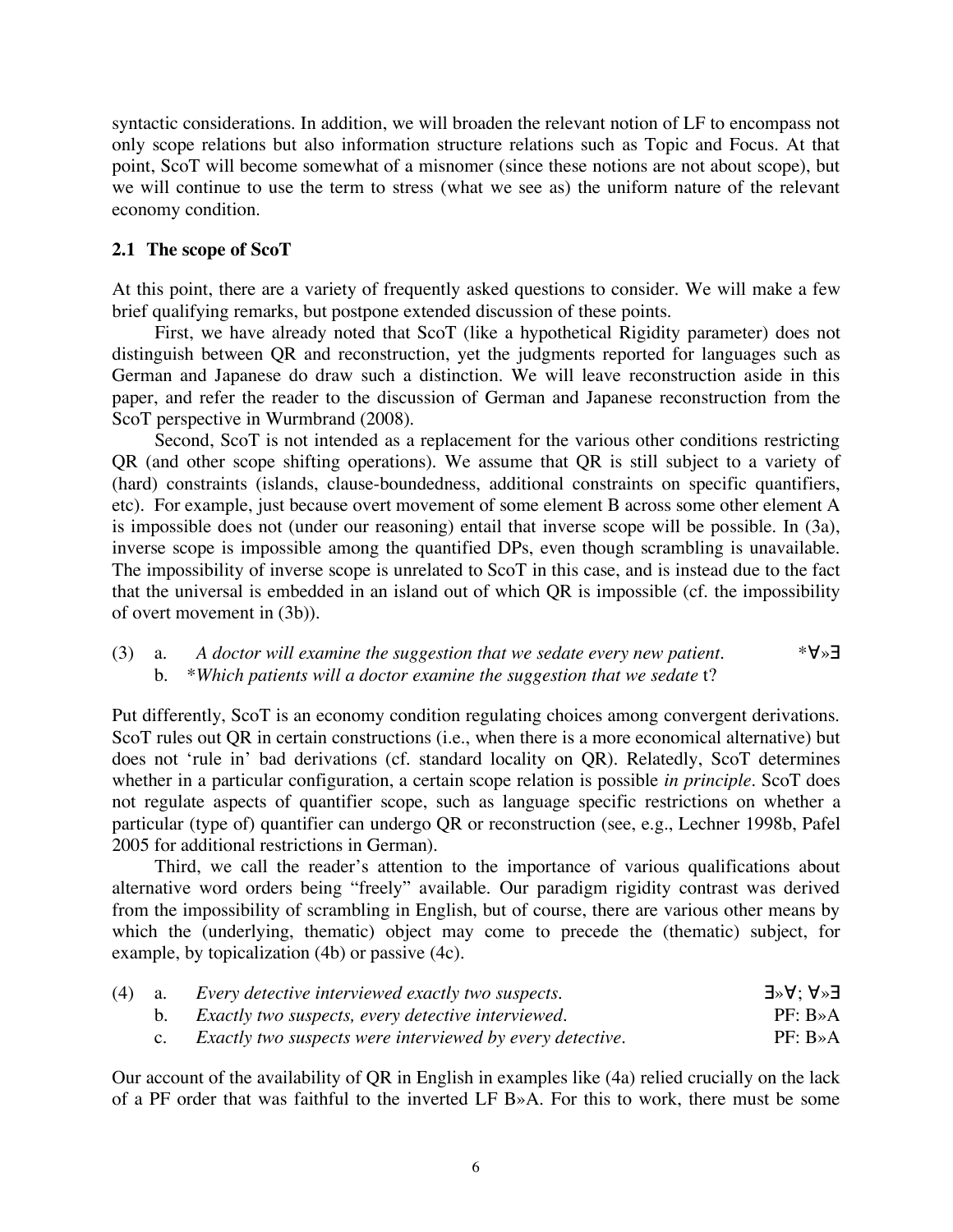principled reason whereby (4b,c) do not qualify as competing alternatives in the way that scrambling does (in German and Japanese). At this point, we do not have a definitive answer, but we believe that, in particular for passive, what is relevant here is the role of a numeration (or something similar) in restricting the appropriate reference/comparison set. In line with much work in the *Economy* framework, we assume that economy conditions only evaluate competing derivations from the same numeration (input), and thus that corresponding active and passive sentences will simply not compete with one another. For passive, this is fairly straightforward as the morphology relatively clearly supports the idea that the two derivations start from different numerations. For topicalization in English, we will need the assumption (which me make use of throughout the paper) that information structure (topic, focus) is part of LF in the relevant sense, and thus that topicalization structures have a different LF than counterparts without topicalization. This will ensure that (4a) and (4b) do not compete. For now, we beg the reader's indulgence in granting that scrambling is "free" in a way that topicalization is not (this intuitive difference is routinely asserted in the relevant literature), and we will return briefly to the question of how topic and focus structure interacts with scope later in the paper.

### **3. SCOT AT WORK — THE ¾ SIGNATURE**

With the understanding of ScoT (and qualifications) presented above, we are now in a position to look at the interaction of our proposed economy condition with other economy conditions, and to present one of the major reasons for thinking that something like this may indeed be on the right track. In this section, we will present four data paradigms which share the property that, given two LF choices and two PF choices, three of the four logical combinations are judged acceptable. We argue that this is precisely what is expected if ScoT is a soft constraint and interacts with other economy conditions. Specifically, given a particular LF representation and two competing PF representations, if ScoT and the other condition align, respecting both is more economical than violating both, and there will be a pair-wise grammaticality contrast. On the other hand, if ScoT and another condition impose conflicting requirements such that no single PF can simultaneously satisfy both conditions, we expect (all else being equal) a tie: both PFs will be possible expressions of the LF in question. Note that the examples considered will provide key support for the claim that the LF:PF isomorphism condition (ScoT) is asymmetric and gives LF a privileged status. PF representations compete to find the best expression of a given LF, not the other way around (contrast, e.g., Bobaljik, 1995, Reinhart 2005). As before, we start schematically, and then proceed to increasingly more complex examples.

#### **3.1 Evidence for ScoT—¾ Signature effects**

Table 3 illustrates schematically an example of the  $\frac{3}{4}$  signature effect. As above, the first column represents the actual (reported) judgments, and A and B stand for two relevant elements, where the base order is A»B. There are two ways of looking at such a paradigm. If we take the PFs first, we would describe this paradigm by saying that one PF (A preceding B) is ambiguous (a., d.) while the other (B preceding A) is unambiguous (b. vs. c.). This is the manner in which such paradigms are standardly described (see below). What we wish to emphasize here is an alternative perspective, where one looks at two possible LFs first. Within the relevant paradigm, one LF (B»A) can be expressed by either of two PF representations, where the other LF (A»B) can only find phonological expression in one way. Note, of course, that either way of looking at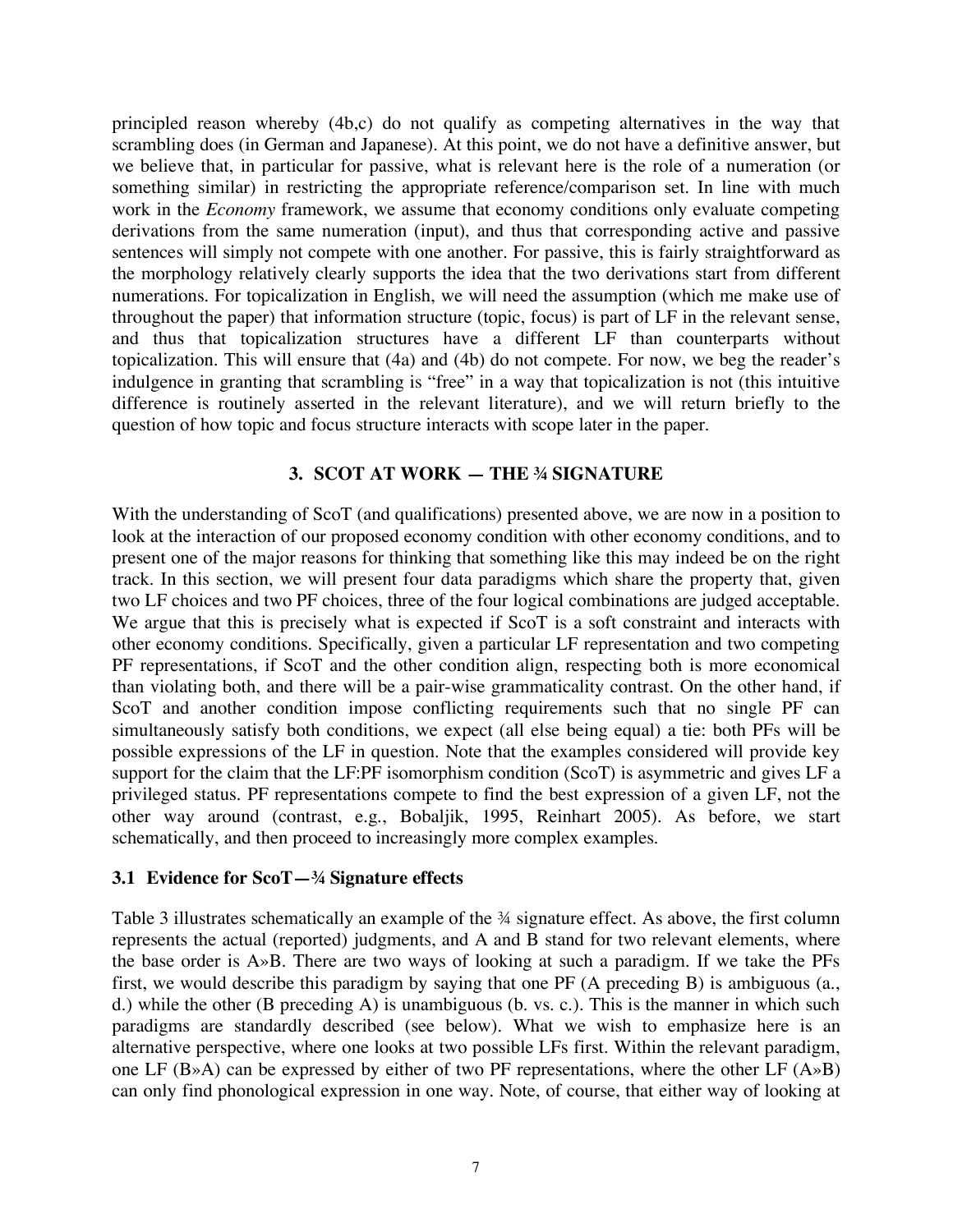things provides a prima facie challenge to ScoT: if the syntax allows for overt movement (of the relevant kind) of B across A, then ScoT would appear to predict that only two LF:PF pairings are possible—those that are faithful to one another. So why is one mismatched representation allowed, but not the other?

| T 3 |        | PF<br>1 J B       |                   | <b>ScoT</b> |  |  |
|-----|--------|-------------------|-------------------|-------------|--|--|
| a.  |        | $A \rightarrow B$ | $A \rightarrow B$ |             |  |  |
| b.  | $\ast$ | $A \rightarrow B$ | $B \rightarrow A$ | $\ast$      |  |  |
| c.  |        | $B \rightarrow A$ | $B \rightarrow A$ |             |  |  |
| d   |        | $B \rightarrow A$ | $A \rightarrow B$ | $\ast$      |  |  |

Our answer is that in such cases ScoT interacts with some other economy constraint (we will specify what this is in each case below). In the schematic example here, we could consider the effects of an additional constraint which privileges the A»B order at PF, independently of scope considerations, for example, something as simple as a condition which disfavours overt movement, call it \*MOVE. The constraint interaction is schematized in Table 4. Recall that (although we are borrowing some constraint names from the OT literature) we crucially do not adopt any ranking among these economy conditions.

| T 4 |        | LF                | <b>PF</b>            | <b>ScoT</b> | *MOVE  |
|-----|--------|-------------------|----------------------|-------------|--------|
| a.  |        | $A \rightarrow B$ | $A \rightarrow B$    |             |        |
| b.  | $\ast$ | $A \rightarrow B$ | $B \rightarrow A$    | $\ast$      | ∗      |
| c.  |        | $B \rightarrow A$ | $B \rightarrow A$    |             | $\ast$ |
| d.  |        | $B \rightarrow A$ | $A \!\!\times\!\! B$ | $\ast$      |        |

It is essential to this account that there are two, independent, pairwise competitions, anchored to a given LF representation. That is, the LF representation constitutes the input, and the "best" PF representation is chosen to realize it (cf. Pesetsky 1998, Broekhuis 2008). <sup>6</sup> In the competition to express the scope relation A»B, two PF representations are considered: A»B and B»A (T4, lines a-b). In this case, ScoT and \*MOVE both favour the same representation, and there is a clear winner and a clear loser. However, in the case of the scope B»A (lines c-d), neither PF simultaneously satisfies both conditions. ScoT can be satisfied at the expense of \*MOVE, or overt movement can be avoided at the expense of requiring QR. As we will see below, in exactly such configurations, both LF:PF pairings are acceptable. The logic we have developed here thus predicts that in situations of (potential) constraint conflict, if ScoT privileges LF over PF, we will find paradigms in which exactly three of the logical possibilities are in fact grammatical, while one is excluded. And that is indeed what we find. Note that the effect emerges only if, as we have suggested, ScoT regulates the choice of PF to express a previously given LF. If the competition were to take the PF as given, and assign an appropriate LF (as in Reinhart's 2005 *Interface Economy* model, which we discuss further below), then only two of the four combinations would be predicted to be acceptable, not three (the reader can verify this by pairwise comparison of lines a. and d. (a. would win), and b. and c. (c. would win). Similarly, if

 <sup>6</sup> Our approach is therefore most compatible with theories in which PF spells out the LF representation (Brody 1995, Bobaljik 2002) as opposed to more traditional "Y" models in which PF and LF are each derived from a common, but more abstract, level of S-structure.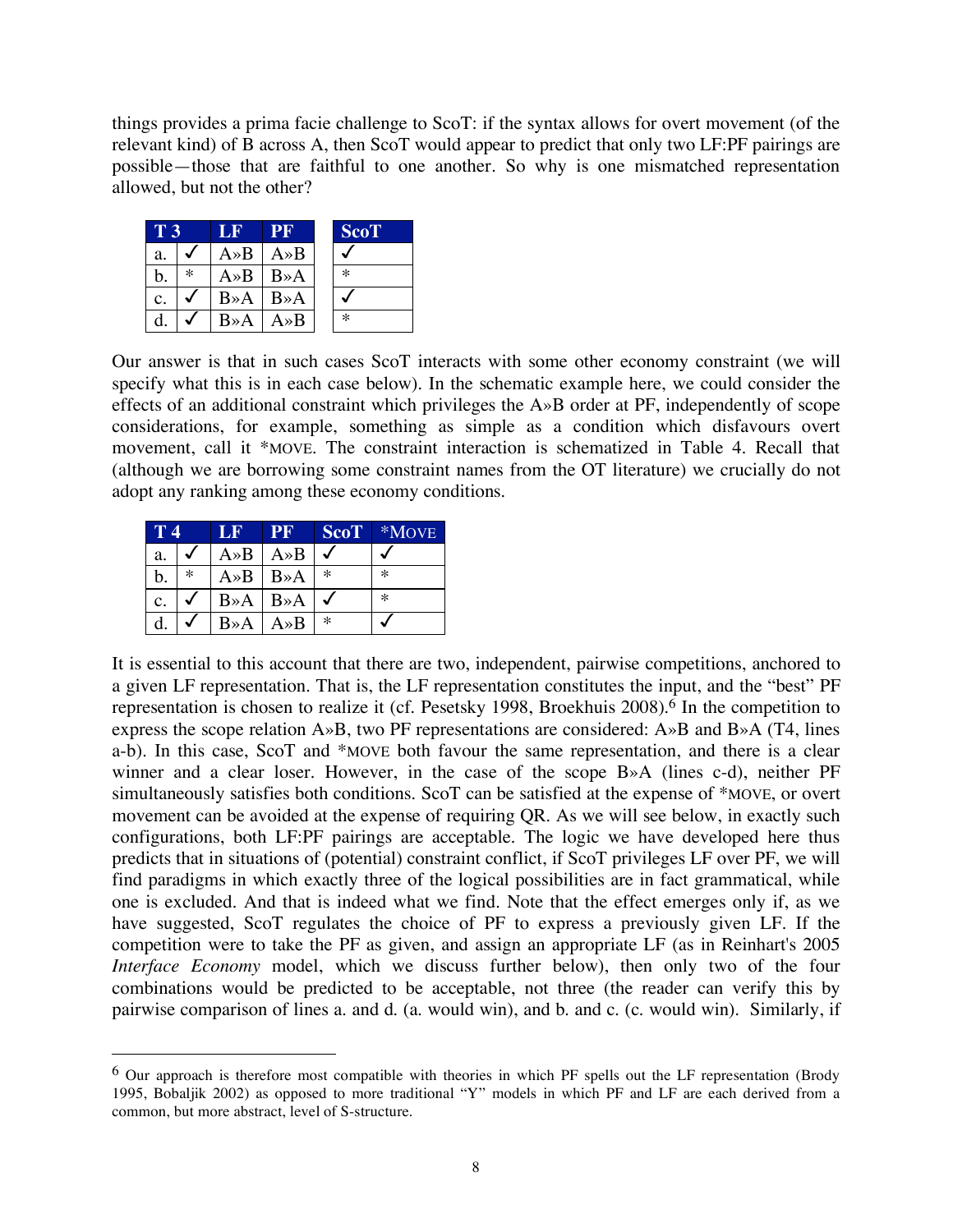ScoT simply valued matching and the reference set for the competition included all four pairings, then the expectation would be that only a. would be acceptable, as it is the only pairing that simultaneously satisfies both constraints.

At this point, we turn to examples of the  $\frac{3}{4}$  signature effect.

# **3.2 'There' insertion**

Our first example is taken from the discussion of *there-*insertion in English in Bobaljik (2002), a precursor to the line of analysis we are generalizing in this paper. As is well known, an existentially quantified DPs in a raising construction may scope above the raising predicate (itself a scope-bearing element), or it may reconstruct beneath *seem*.7 The PF in (5a) is ambiguous. On the other hand, if raising fails to apply and expletive *there* occupies the matrix subject position (as in (5b)), the scope relations are unambiguous, and the existential quantifier can only be interpreted beneath the raising predicate. This is particularly surprising in light of the fact that English normally allows QR, and that if anything, existentials tend to be somewhat freer in having wide scope than other quantifiers. Why is that disallowed in (5b)?

| $(5)$ a. | Someone from NYC seems to be at John's parties.       | $\exists$ »seem; seem» $\exists$                 |
|----------|-------------------------------------------------------|--------------------------------------------------|
|          | There seems to be someone from NYC at John's parties. | * $\exists$ »seem; <sup>OK</sup> seem» $\exists$ |
|          | c. *Seems to be someone from NYC at John's parties    |                                                  |

The account suggested in Bobaljik (2002) is predicated on the further observation that English respects the "classic" EPP. That is, it is a language-particular property of English that the finite subject position must be overtly filled.<sup>8</sup> As the constraint refers to phonological overtness, this must be a condition on PF representation, and not the "narrow" syntax. As (5c) demonstrates, the EPP is a hard constraint in English – violation leads to ungrammaticality. Now, English offers two possibilities for "repairing" or avoiding an EPP-violation, one is overt movement, the other is insertion of a dummy-element, the expletive *there*. Crucially, we assume that *there* is not part of the (syntactic) numeration, but is inserted at PF, to satisfy the EPP (compare CP-expletives in languages like German and Icelandic, which are inserted to satisfy another PF-condition, the verb-second requirement). We make the familiar assumption that insertion of an expletive is "costly", a matter of "last resort", and express this by means of the economy condition in (6):

(6) DEP (Economy Condition): Don't insert Expletive Pronoun

With *DEP* now in our arsenal, we have two economy conditions to consider, *DEP* and *ScoT*. Table 6 schematizes their interaction. Again, as with Table 4, following our hypothesis that competition regulates the choice among PFs for a specified LF, there are two pair-wise comparisons to make, and the table is just like Table 4. Note of course that failure to insert *there* in b. and c. will cause a fatal EPP violation, and PFs with an empty subject position are thus not considered (recall that economy conditions only evaluate convergent derivations).

 $7$  Examples here do not control for the full range of interfering factors, such as equivalences among certain readings; see the literature cited, especially Fox (1999), for more careful establishment of this point.

<sup>&</sup>lt;sup>8</sup> See Wurmbrand (2006) for renewed arguments that this is indeed a point of cross-linguistic variation, even within Germanic, and that the EPP is not universal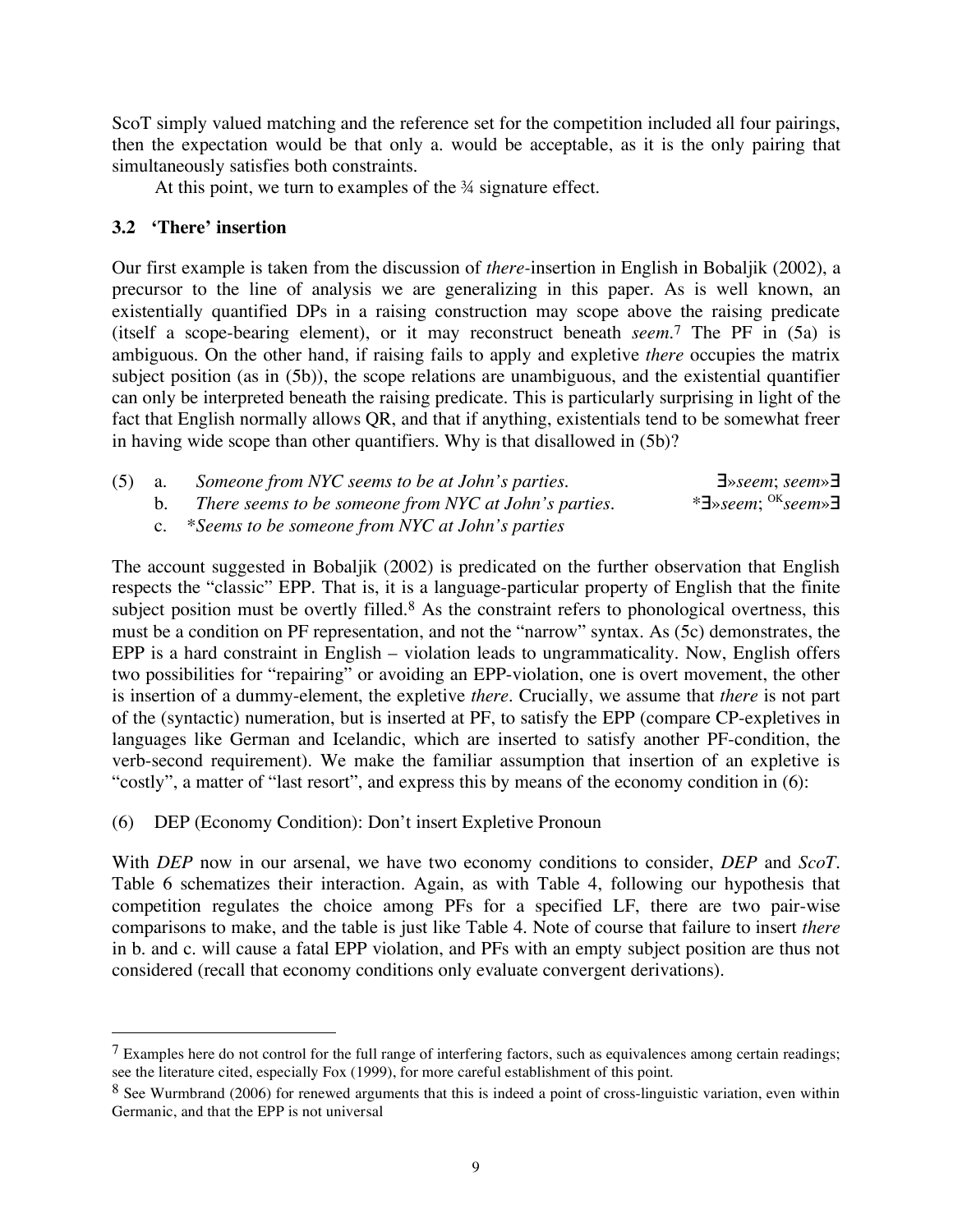|    | T 4: English raising | T F                               | PF                                                     | <b>ScoT</b> DEP |        |
|----|----------------------|-----------------------------------|--------------------------------------------------------|-----------------|--------|
| a. |                      | $\exists$ »seem   $\exists$ »seem |                                                        |                 |        |
|    | ∗                    |                                   | $\exists$ » seem   there seem» $\exists$               | $\ast$          | $\ast$ |
|    |                      |                                   | seem» $\exists$   there seem» $\exists$   $\checkmark$ |                 | $\ast$ |
|    | (reconstruction)     | seem» $\exists$   $\exists$ »seem |                                                        | $\ast$          |        |

For the wide-scope of the existential, there is only one possibility—the PF corresponding to overt movement (no expletive). This PF satisfies both ScoT and DEP. On the other hand, narrow scope yields a quandary. The syntactic resources of English permit the DP to remain in situ, satisfying ScoT, but this requires a costly expletive to occupy the subject position. On the other hand, overt movement in order to satisfy the EPP avoids the need for an expletive, but the cost is a ScoT violation: a PF that is non-transparent with respect to scope relations. The result: both are possible (neither is more economical than the other). These are indeed the facts, as laid out in (5). Keep in mind, again, that our presentation of the observations started with the overt strings (PFs), but our analysis of the account starts from the LFs. A given PF is "ambiguous" only in the sense that it happens to be the legitimate outcome for more than one LF.

There is undoubtedly far more to say about English raising and expletive constructions, and we would be surprised if the choice between c. and d. (in table 6) for the representation of narrow scope turned out to be "free".<sup>9</sup> We proceed on the assumption that adding additional factors (topic-focus structure, etc) into the picture presented will pose no special challenge for our account, as opposed to competing accounts.

## **3.3 English focus and HNPS (Williams 2003)**

Consider now one aspect of the interaction of Heavy NP Shift and focus in English. Williams (2003:34) presents the following paradigm. What is of particular interest to us is that there are two variables to consider: in terms of overt order, the DP object may either precede or follow the PP, and in terms of information structure, either the DP or the PP may be (or include) the focus. Of the four possibilities, exactly three are acceptable. Sound familiar?

| $(7)$ a.       | John gave to Mary all of the money in the SATCHEL.     | <b>HNPS</b> |
|----------------|--------------------------------------------------------|-------------|
|                | b. *John gave to MARY all of the money in the satchel. | *HNPS       |
| $\mathbf{c}$ . | John gave all of the money in the satchel to MARY.     | no HNPS     |
| d.             | John gave all of the money in the SATCHEL to Mary.     | no HNPS     |

As Williams notes, one account that can be immediately set aside would be an account treating HNPS as an obligatory operation placing focus in final position. The pair (7a) vs. (7d) shows that, with focus held constant, HNPS is optional; the constituent containing the focus need not be final, and thus (7b) cannot be excluded simply because focus is non-final. Williams argues that there is indeed a desideratum in English that focus be final, but that this is not an absolute requirement. HNPS may apply, altering the canonical order (DP»PP), but only when application

<sup>&</sup>lt;sup>9</sup> Note for example the relevance of our assumption, contrary to OT, that not all constraints are active in all languages; the hypothetical \*MOVE used for illustrative purposes above cannot be a part of this competition, else it would serve as a tie-breaker (no mater how lowly ranked), yielding incorrect results.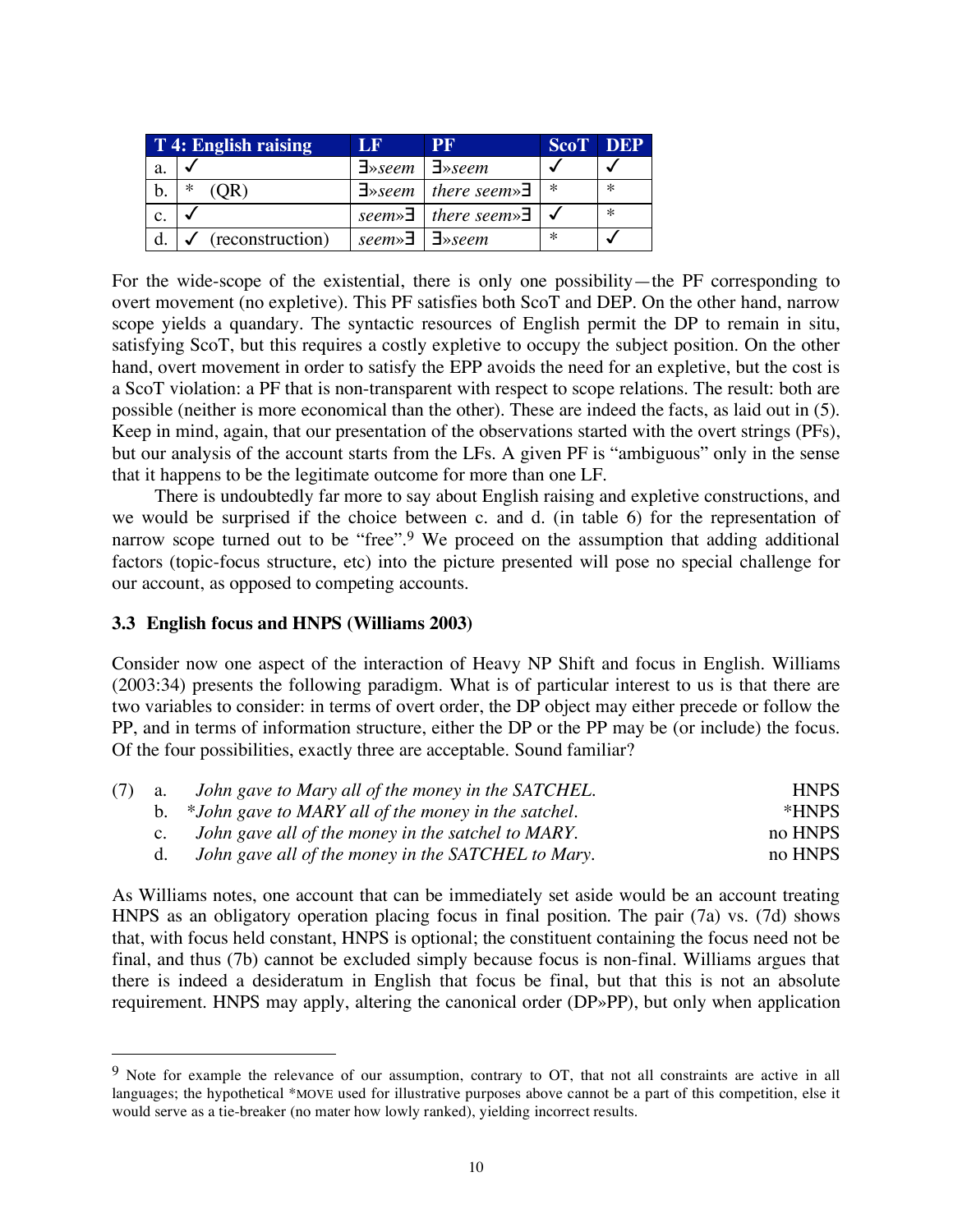of HNPS yields a better focus representation. In Williams's theory, there are various levels of representation, among which are a level of focus structure (FS) in which the Focus should be at the right periphery (in English), and a level of Case Structure (CS) in which a DP argument should precede PPs within the VP. The comparison of (7a) and (7d) shows an inherent tension: when the DP argument contains the focus, it is impossible for surface structure to be faithful to both FS and CS simultaneously, and optionality emerges. On the other hand, (7b) is faithful to neither FS nor CS, and this order, with focus as indicated, is excluded.

Williams's account finds a straightforward translation into our terms, if we allow for a broadening of our notion of LF to include a representation of (topic and) focus; we will designate the relevant representation  $LF_{IS}$  (for Information Structure, taking no stand just yet on how the representations for scope and information structure are related to one another). We contend, following Williams, that one aspect of (English)  $LF_{IS}$  is that the relation  $X \rightarrow FOC$  obtains, whatever "»" means at this level of representation.<sup>10</sup> With this assumption, ScoT then fulfills the role of an SS:FS faithfulness condition, in Williams's terms: the more optimal PF representations are those in which the focus constituent is final. What, then, of the SS:CS faithfulness condition? The substantive content of this condition is to favour the order NP » PP within the VP, work that was done by Case Adjacency in early GB models (compare also languages like French, in which this condition is also readily observed). Pending deeper understanding, we simply stipulate the observation as a condition that "Canonical Complement Order" (CCO) be respected. HNPS in our terms is thus a "free" movement (like scrambling)—it is not feature-driven or required for convergence—but it is costly, as it violates this economy condition. Leaving the DP object in its base position is preferred, all else being equal. Table 7 shows how Williams's intuition is now recast in our system. As with the previous discussions of ¾ signatures, there are two pair-wise competitions, taking a particular  $LF_{(IS)}$  as input, and regulating the choice among competing PFs, relative to two economy conditions. Where the conditions align, there is a winner and a loser, but where the conditions conflict, optionality emerges.

|         | T 5: English HNPS & focus $LF_{IS}$ |                                       | <b>PF</b>                                            | ScoT CCO |        |
|---------|-------------------------------------|---------------------------------------|------------------------------------------------------|----------|--------|
| (7)c    |                                     |                                       | $NP \gg PP$ [FOC]   NP $\gg PP$ [FOC]   $\checkmark$ |          |        |
| (7)b    | (HNPS)<br>∗                         | $NP \gg PP$ [FOC]   PP [FOC] $\gg NP$ |                                                      | *        | $\ast$ |
| $(7)$ a | (HNPS)                              |                                       | $PP \gg NP$ [FOC]   PP $\gg NP$ [FOC]   $\checkmark$ |          | $\ast$ |
| (7)d    |                                     |                                       | $PP \gg NP$ [FOC]   NP [FOC] $\gg PP$   $\ast$       |          |        |

<sup>&</sup>lt;sup>10</sup> This is a lacuna in Williams account, and thus in ours. For Williams, it appears that he intends Focus Structure to have a linear order, so that one may speak of the focus constituent as being final at FS, even when it is not final in the surface string. Alternatively, we might take » to be a notion derivative of constituent structure (i.e., c-command) which would amount to the claim that a focus may be contained in a topic constituent, but not vice versa. This view will play an important role in our adaptation of Neeleman and van de Koot (2008), below, and constitutes one reason why we invoke an isomorphism condition here (ScoT) rather than positing a more direct PF economy condition: focus-final (though that would certainly work for the cases at hand). Our approach raises non-trivial questions about the interaction of constituency in cases where IS and LF (scope and binding) conflict. We also do not discuss here the interaction of these constraints with focus projection, and why, for example, HNPS in (7a) obligatorily piedpipes the whole DP when only SATCHEL is in focus. See section 4.2 for some remarks on focus projection within the system outlined here.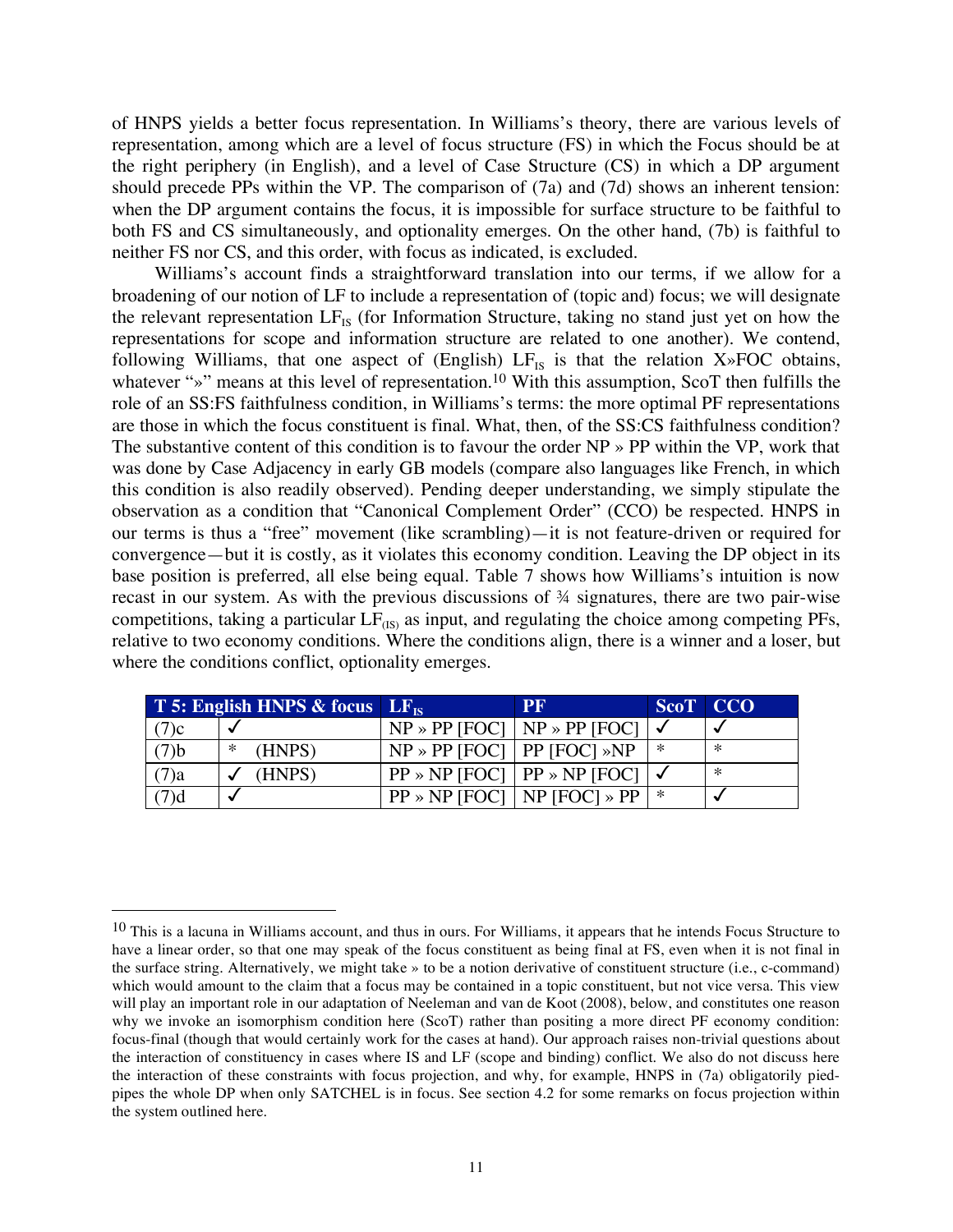## **3.4 Dutch A'-Scrambling (Neeleman and van de Koot 2008)**

In the preceding section, we were not particularly specific about the nature of focus, as a rather loose sense was sufficient to make our point. It behooves us, in extending the program further, to be more careful with notions such as focus and topic. As it happens, in doing so, we find yet another range of data in the literature which we may rather straightforwardly recast in our terms, and in which yet another  $\frac{3}{4}$  pattern emerges. The domain of interest is A'-scrambling in Dutch, as presented in Neeleman and van de Koot (2008; henceforth NvdK).

NvdK argue that a particular sense of topic and focus is important to an understanding of word order variation in Dutch.11 For focus, it will suffice for present concerns to take the focus in a question:answer pair to be the constituent in the answer that corresponds to the *wh*-operator in the question. There may, but need not, be additional material that signals (certain sub-types) of focus, such as *even* (for scalar focus) or *only* (for contrastive focus).

The relevant notion of topic is narrower than often used in the literature; in particular, simple givenness (old information) is not sufficient for a DP to count as a topic in the sense needed to understand scrambling patterns. Rather what is needed is a shift in topic – a DP counts as a topic in this sense if it either narrows or otherwise changes the current discourse topic. One context that makes this usage clear is in question answer pairs where the responding party answers a different question than the one posed, shifting/changing the topic in the process (see Büring 1997a, 1997b, 2003). Note that a further useful diagnostic of topichood is that a topic DP cannot be substituted for by a negative quantifier. <sup>12</sup> These notions can be illustrated in the following mini-dialogues (all data in this section from NvdK). The example in (8) sets up a baseline.

- (8) A: *Hoe zit het met FRED? Wat heeft HIJ gegeten?* 'What about Fred? What did he eat?'
	- B: *Nou, dat weet ik niet, maar...* 'Well, I don't know, but...'

|  | a. <i>ik geloof dat</i> |  | $[Wim]_{\text{T}}$ [van de BONEN] <sub>E</sub> gegeten |       | heeft |
|--|-------------------------|--|--------------------------------------------------------|-------|-------|
|  |                         |  | I believe that Wim from the beans                      | eaten | has   |
|  |                         |  | 'I believe that Bill has eaten from the beans.'        |       |       |
|  |                         |  | h #il coloof dat [was do DOMENI [Wind t coopten heaft  |       |       |

|  |  | b. #ik geloof dat [van de BONEN] <sub>F</sub> [Wim] <sub>T</sub> t <sub>F</sub> gegeten heeft |  |  |
|--|--|-----------------------------------------------------------------------------------------------|--|--|
|  |  | I believe that from the beans Wim t eaten has                                                 |  |  |

 $11$  One may clearly dispute the validity of the NvdK notions, and/or use different terminology to describe them. Our goal here is to show that the NvdK data are amenable to an analysis within our general framework, preserving their key insights, and not to argue the pros and cons of the subtleties of competing diagnostics of topic and focus. See NvdK and references therein for relevant discussion.

<sup>12</sup> In addition, NvdK refer to intonational clues to focus structure: a contrastive focus is marked in Dutch (as in English) by a so-called A-accent (Jackendoff 1972) consisting of plain high tone (H\*), often followed by a default low tone (see Büring 2003 among others). A topic bears a B-accent (Jackendoff 1972), maximally realized as L+H\* followed by a default low tone and a high boundary tone (L H%).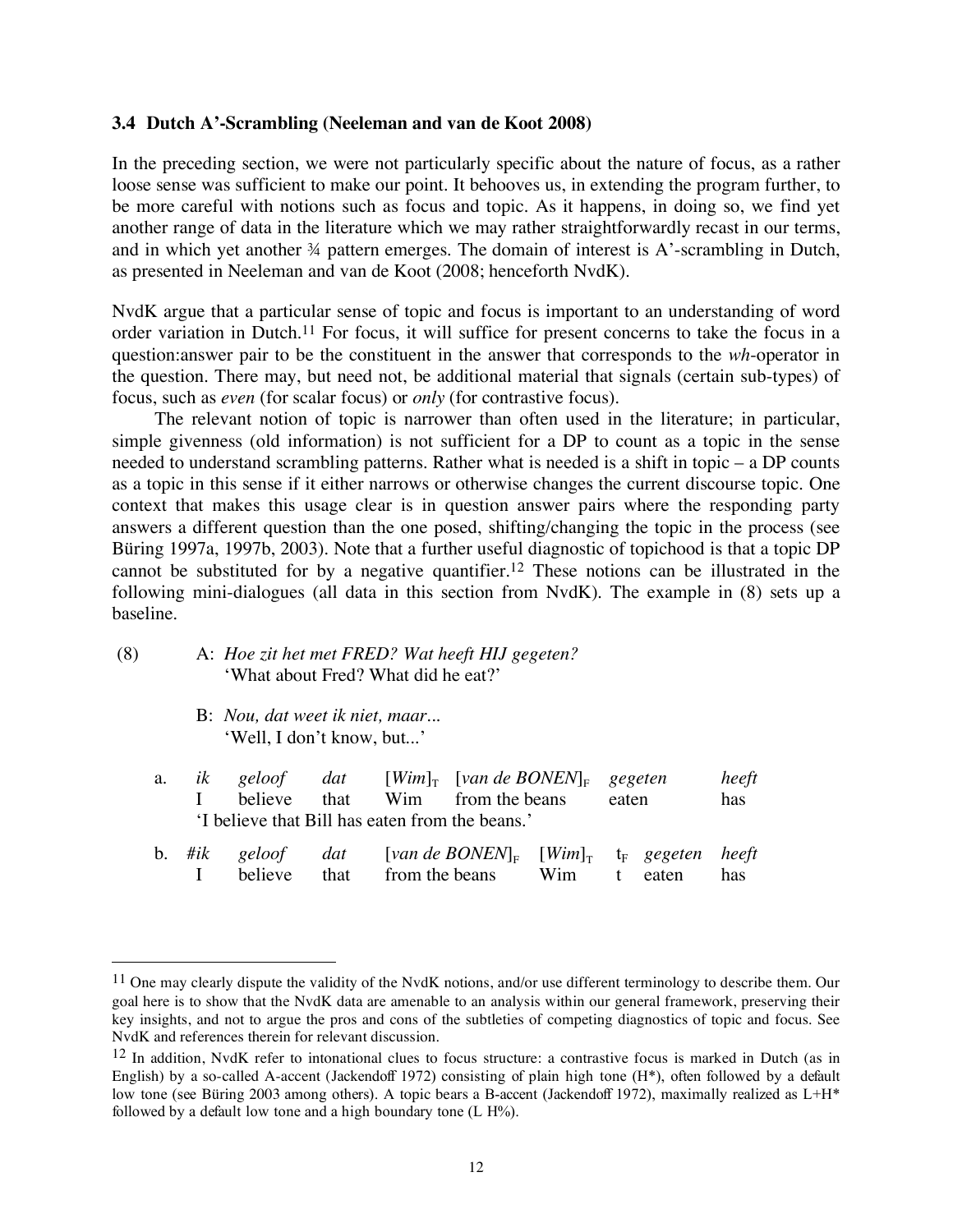The focus is the constituent that answers the *wh*-word in the question, in this case, *the beans*. Speaker A's lead-in to the question establishes *Fred* as the discourse topic and asks what he ate. B's response changes the topic to *Wim* (and thus answers a different question, namely what Wim ate). In this context, NvdK report that scrambling of the object across the subject is infelicitous.<sup>13</sup>

The dialogue in (8) should be contrasted with the one in (9). As linear strings, the sentences in (9a-b) are the same as those in (8), but the context has been changed, and the judgments are accordingly different. In this case, the subject in the response answers the *wh*-question, where it is the object that marks a change in topic. In contrast to (8b), scrambling in this context is acceptable, but notably, not obligatory. In sum, of the four possible pairings of word order to context in (8)-(9), exactly three are acceptable.

## (9) *Hoe zit het met de SOEP? Wie heeft DIE gegeten? Nou, dat weet ik niet, maar...* 'What about the soup? Who ate that?' 'Well, I don't know, but...'

| а.                                              |  | <i>ik</i> geloof dat [WIM] <sub>E</sub> [van de bonen] <sub>T</sub>                          |  |  |                                 |  |  | gegeten | heeft |
|-------------------------------------------------|--|----------------------------------------------------------------------------------------------|--|--|---------------------------------|--|--|---------|-------|
|                                                 |  | believe                                                                                      |  |  | that Wim from the beans         |  |  | eaten   |       |
|                                                 |  | 'I believe that Bill has eaten from the beans.'                                              |  |  |                                 |  |  |         |       |
|                                                 |  | b. ik geloof dat [van de bonen] <sub>T</sub> [WIM] <sub>F</sub> t <sub>r</sub> gegeten heeft |  |  |                                 |  |  |         |       |
|                                                 |  | believe                                                                                      |  |  | that from the beans Wim t eaten |  |  |         | has   |
| 'I believe that Bill has eaten from the beans.' |  |                                                                                              |  |  |                                 |  |  |         |       |

NvdK argue that this paradigm is representative of A'-scrambling in Dutch generally, and propose the following account. They assume that information structure representations are hierarchical, with the complement / sister of a focus interpreted as a background (relative to that focus), and the complement of a topic interpreted as its comment. This is shown in  $(10a)$ .<sup>14</sup> NvdK claim moreover that focus-background structures can be part of a comment, but topiccomment structures cannot be embedded in a background, hence the representation in (10b) is ill-formed.

(10) Information structure.

- a. topic  $\left[\begin{smallmatrix} 1 & 0 & 0 \\ 0 & 0 & 0 \end{smallmatrix}\right]$  to  $\left[\begin{smallmatrix} 1 & 0 & 0 \\ 0 & 0 & 0 \end{smallmatrix}\right]$  to  $\left[\begin{smallmatrix} 1 & 0 & 0 \\ 0 & 0 & 0 \end{smallmatrix}\right]$
- b. \***FOCUS [BACKGROUND topic [COMMENT ... ]]**

NvdK next propose a pair of mapping rules, that interpret A'-movement structures. With reference to the structure in (11a), the two rules are given in (11b-c). Note that a crucial

 <sup>13</sup> Dutch has two operations that move DPs in the clause, both discussed under the rubric of *scrambling* in the literature. One shows A-properties and the other A'-properties. Only the latter, A'-movement, permits the reordering of DPs, thus the movement of the object across the subject in (8b) must be an instance of A'-scrambling. Some authors reserve the term 'scrambling' for the A' operation, calling the A-movement *object shift*. For general discussion of Dutch in this regard, see Neeleman (1994) and Zwart (1993).

<sup>&</sup>lt;sup>14</sup> NvdK further assume that topics may iterate, but that the focus may not. This is not relevant to the examples considered here and is ignored for reasons of simplicity. Note that material in the background in the NvdK structure is more deeply embedded than the focus, which makes a straightforward extension of their hierarchical structure to the English cases discussed above difficult, without reference to linear order. See note 10.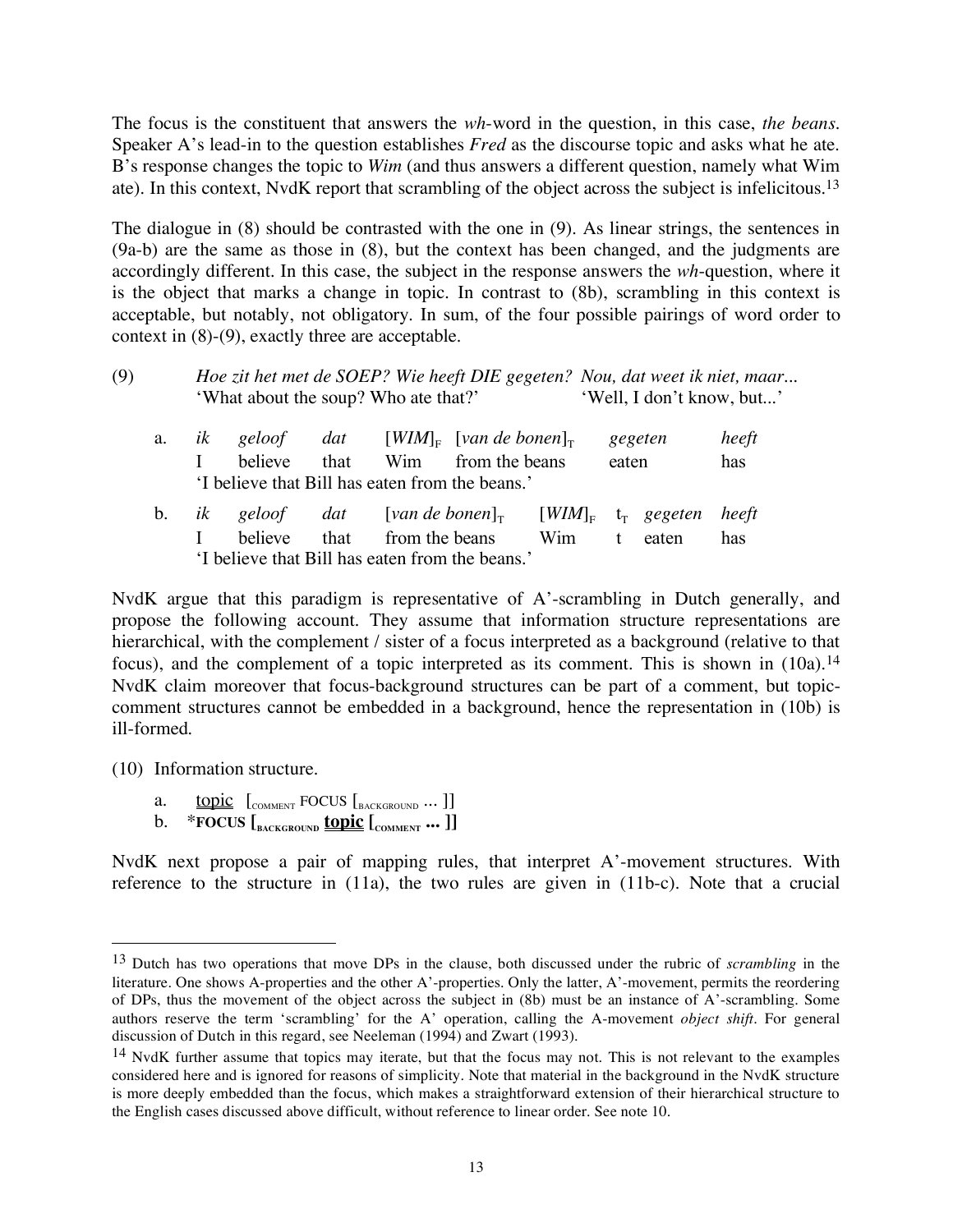assumption in the NvdK account is that the mapping rules in (11) only apply to movement structures. We will return to this below.

(11) a.



- b. *Comment Mapping Rule*: If XP in a. is interpreted as topic, then interpret N<sub>2</sub> as comment.
- c. *Background Mapping Rule*: If XP in a. is interpreted as focus, then interpret  $N_2$  as background.

The facts are then accounted for as follows. Take first the (b) examples, which involve scrambling: In (8b) the moved XP *van de BONEN* 'from the beans' is interpreted as a focus, and thus the mapping rule (11c) applies, mapping the remainder of the clause to its right to the background. However, this background contains a (contrastive) topic, and that is disallowed (10b). The resulting structure is therefore ill-formed, with the topic-focus interpretation as indicated. Compare this to the same word order in (9b); there the moved XP *van de bonen* 'from the beans' is interpreted as a (contrastive) topic, and thus the mapping rule (11b) applies  $-$  the comment constituent contains a focus, and this is allowed under (10), hence in this context, the structure is well-formed. Why then is there no contrast in the (a.) examples? By stipulation, the mapping rules only apply to the output of A'-movement. When the word order is the base order, mapping rules fail to apply and there is no (relevant) constraint on the relative order of topic and focus. There must be some other means of mapping overt structure to information structure—in NvdK's account, mapping when there has been no movement is "free".

While we think that the account is on the right track, the specific implementation leaves open an important question: Why should the mapping rules care whether a particular structure is generated by movement or not? That is, why should there be two different mapping mechanisms, one for movement structures, an the other for structures without movement? Our perspective, like the approach of Williams (2003), provides an answer. The canonical (base) order among arguments is privileged in a particular sense. We assume that movement is "costly" and thus requires a motivation in order to offset those costs, an assumption we expressed above as \*MOVE (cf. the idea of movement as a Last Resort in Chomsky's version of Minimalism). Movement is permitted when it provides a better reflection of some aspect of interpretation than the sentence would without movement. In the cases at hand, just as with the "satchel" examples discussed above, the topic-focus structure may or may not align with the canonical order. When the two are misaligned, movement provides a better reflection of the topic-focus relations, but the trade-off is a non-canonical, and thus costly, word order. Under our approach, such a trade-off generally results in the appearance of optionality. But in the case of (8b), there is no trade—movement is unmotivated, and hence disallowed.

Table 8 illustrates the NvdK paradigm from our perspective, in a manner we hope is now familiar. The derivation is entirely parallel to the English HNPS discussion above: the relevant LF notion here is Information Structure (where we adopt  $(10)$ —in our terms this would be written TOP » FOC), ScoT values faithfulness of PF to this structure, and A'-scrambling is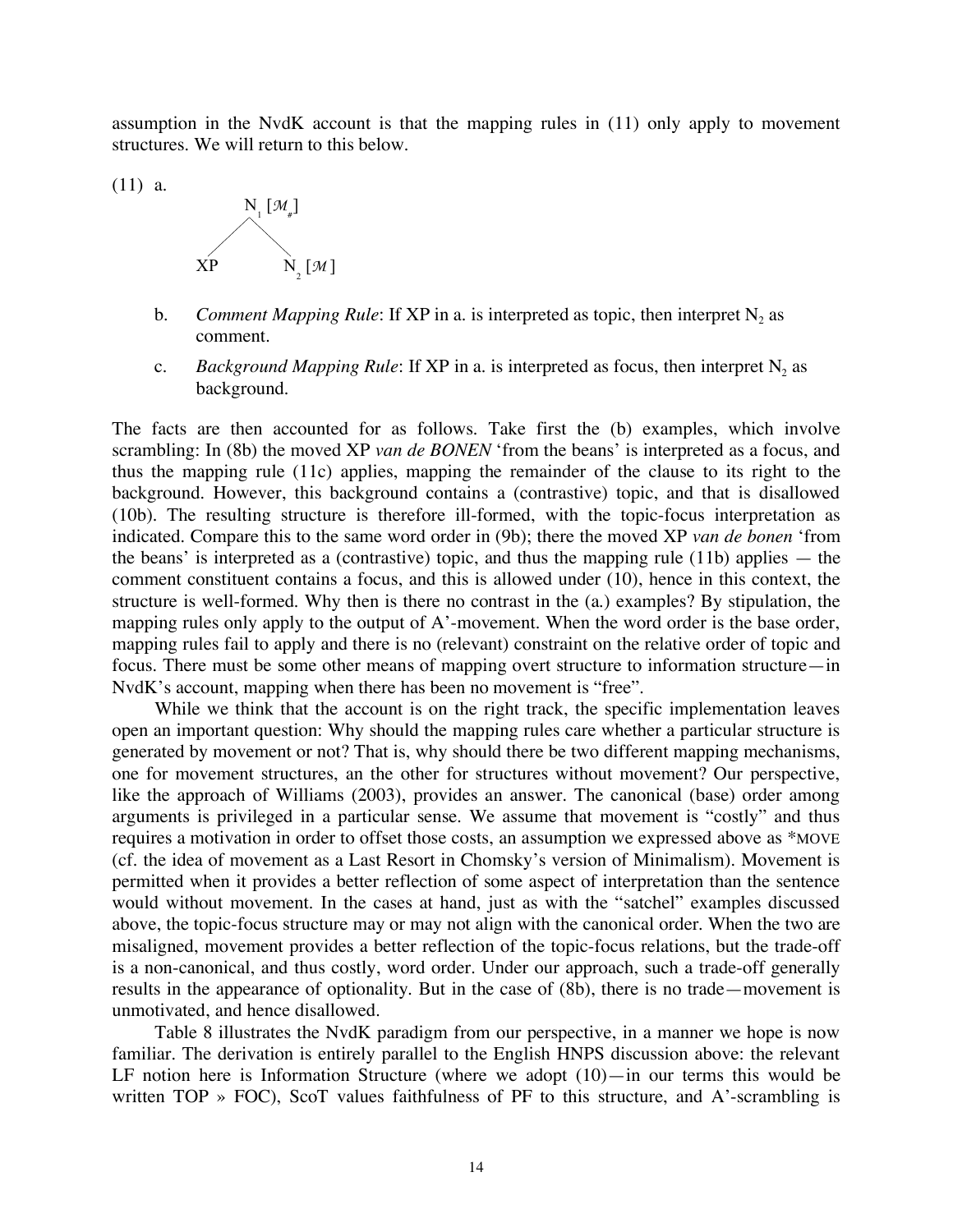"free" (not feature-driven or required for convergence), but costly (\*MOVE). The now familiar ¾ paradigm emerges again. <sup>15</sup>

| T 6: Dutch         |   | $ LF_{\text{IS}} $                                         | <b>PF</b>                                                            |   | ScoT *Move |
|--------------------|---|------------------------------------------------------------|----------------------------------------------------------------------|---|------------|
| $(8)$ a $\sqrt{ }$ |   |                                                            | A [TOP] » B [FOC]   A [TOP] » B [FOC] $\checkmark$                   |   |            |
| $(8)$ b            | * | $(A'$ -scrambling)   A [TOP] » B [FOC]   B [FOC] » A [TOP] |                                                                      | * | ∗          |
| $(9)$ a $\sqrt{ }$ |   |                                                            | $B$ [TOP] » A [FOC]   A [FOC] » B [TOP]                              |   |            |
|                    |   |                                                            | (9)b   ✓ (A'-scrambling)   B [TOP] » A [FOC]   B [TOP] » A [FOC]   ✓ |   | ∗          |

# **3.5 Interim summary**

At this point, we have considered three domains in which ¾ patterns emerge as the result of the interaction of ScoT with another economy condition. The examples and conditions invoked are summarized in the following table.

| <b>Construction</b>                | <b>Hard constraints (not</b><br>violable) | <b>Soft constraints (violable)</b>       |
|------------------------------------|-------------------------------------------|------------------------------------------|
| German, Japanese scope<br>rigidity | Locality of QR                            | ScoT                                     |
| English subject movement           | <b>EPP</b>                                | $ScoT(Q-score)$<br><b>DEP</b>            |
| English HNPS                       | $LF_{IS}:$ [] » FOC                       | ScoT (information<br>structure)<br>*Move |
| Dutch A'-scrambling                | $LF_{IS}$ : TOP » FOC (universal?)        | ScoT (information<br>structure)<br>*Move |

Although we have contended that ScoT is doing the work in each case, we have used ScoT in two different, but related ways. On the one hand, we have used ScoT to value isomorphism between linear order and LF qua quantifier scope, and on the other hand, we have taken ScoT to enforce transparency with respect to LF qua Information Structure. The important question to ask, then, is whether there are really two isomorphism conditions (as in Williams 2003, whose theory has a variety of isomorphism conditions relating seven or so discrete levels of representation). Of obvious relevance is the interaction between quantifier scope and information structure, when both are at issue in the same sentences. This issue is investigated in a detailed study of German in Wurmbrand (2008), who concludes that we are indeed correct to posit a single constraint ScoT, that looks simultaneously at both information structure and a more traditional LF (scope and binding relations). The mater is complicated by a variety of factors, including interactions with intonation, the A/A' distinction, and especially a distinction between syntactic and semantic reconstruction, but as Wurmbrand shows, these can be controlled for, and

 <sup>15</sup> Williams's (2003:45-50) analysis of scope in Hungarian and its interaction with word order and focus, can also be seen as a ¾ pattern and can be readily translated into our system. We note, though, that Williams's account does not (so far as we can tell) cover all of the data points in Brody & Szabolcsi (2003), the source on which he draws. In light of this, we leave an exploration of Hungarian scope for future work.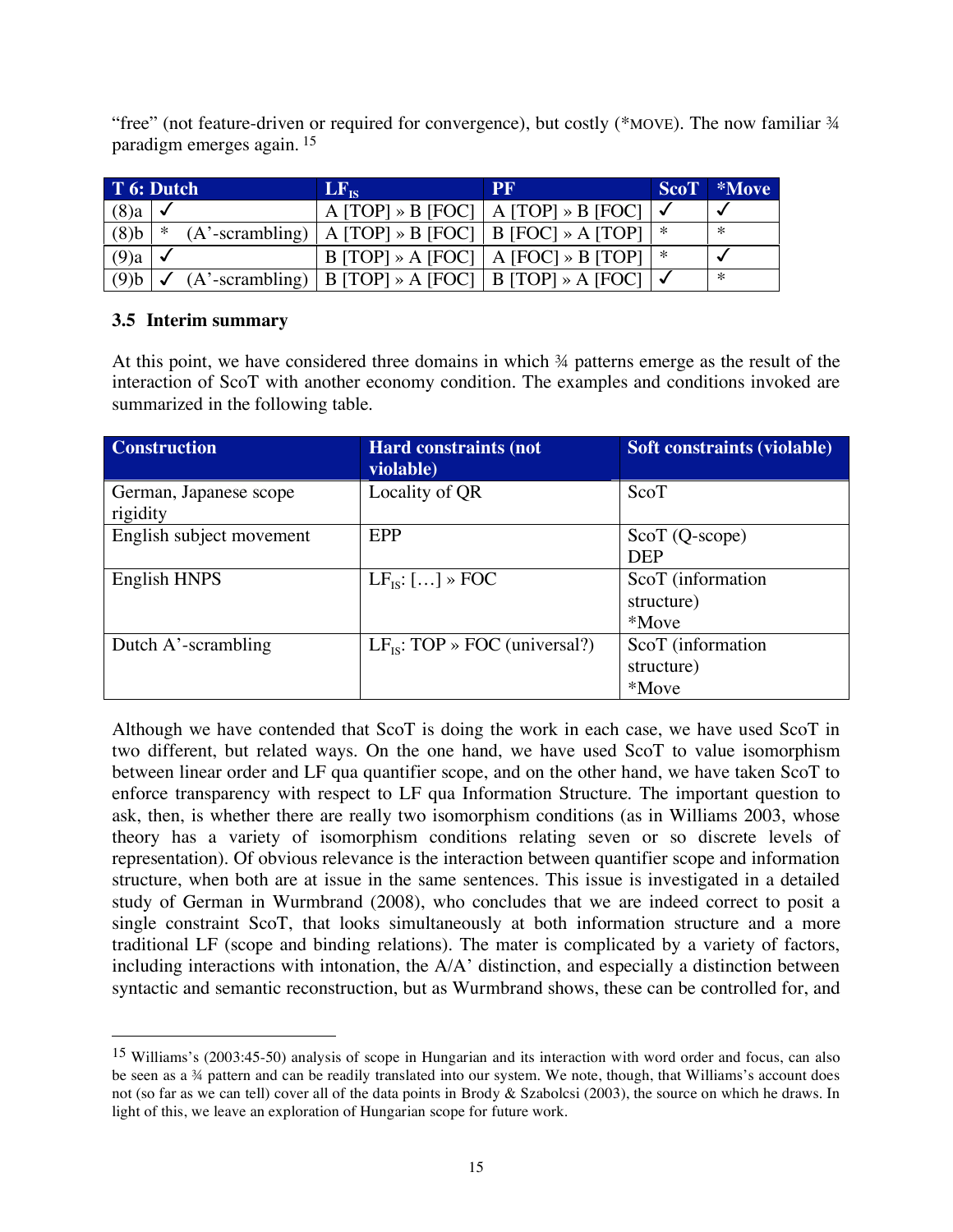the system sketched here seems to make delicate but apparently correct predictions even in some complicated examples. We present one representative paradigm here (as we will refer back to this example later), but in the interests of space, we invite the reader to consult that paper for additional facts and analysis. This paradigm illustrates the interaction of scope and information structure, from the ScoT perspective, but does not resolve the issue of whether this is one isomorphism constraint or two, tied ones.

The relevant paradigm is presented schematically in Table 7. Some of the judgments are rather subtle since it is fairly easy to make implicit accommodations to the context, that will alter the information structure (see also Neeleman and van de Koot 2008 for a discussion of the methodological hurdle of this topic-focus swap). Nevertheless, it appears on preliminary investigation that the contrast predicted in Table 7 is detectable in (12) vs. (13).

| <b>T7: OR</b> |           | LF        | <b>IS</b> | PF                                                                                                           | <b>ScoT</b> |
|---------------|-----------|-----------|-----------|--------------------------------------------------------------------------------------------------------------|-------------|
| (12)b         | (OR)<br>∗ |           |           | $B \rightarrow A \mid B$ [TOP] $\rightarrow A$ [FOC] $\mid A$ [FOC] $\rightarrow B$ [TOP] $\mid$ * [LF, IS]  |             |
| (12)a         |           |           |           | $B \rightarrow A \mid B$ [TOP] $\rightarrow A$ [FOC]   B [TOP] $\rightarrow A$ [FOC]   $\checkmark$          |             |
| (13)b         | (QR)      |           |           | $B \rightarrow A \mid A$ [TOP] $\rightarrow B$ [FOC] $\mid A$ [TOP] $\rightarrow B$ [FOC] $\mid$ $\ast$ [LF] |             |
| (13)a         |           | $B \gg A$ |           | $A$ [TOP] » B [FOC]   B [FOC] » A [TOP] $  *   IS$ ]                                                         |             |

The first pair is presented in a context where the subject is in focus and the object the topic. When we consider the reading in which the existential is in the scope of the universal, there is a contrast in acceptability between the word orders, with movement of the object across the subject (12a) preferred.<sup>16</sup> This is a simple case of scope rigidity—in this case, the scope relation  $(B \rightarrow A)$ and the IS relation (B [TOP] » A [FOC]) align with one another, and the PF that reflects these transparently wins (see the first two rows of Table 7).

(12) *Jetzt zu den Gedichten? Wer hat jedes Gedicht gelesen? Das weiß ich nicht, aber…* Let's talk about the poems? Who read every poem? I don't know, but...  $A$  [FOC]; B [TOP] Intended scope: B»A

| a. | jeden Roman<br>every novel $(B)$                   | hat<br>has | mindestens ein Schüler<br>at least one pupil $(A)$ |                                  | gelesen<br>read |              |
|----|----------------------------------------------------|------------|----------------------------------------------------|----------------------------------|-----------------|--------------|
|    | 'at least one pupil read every novel'              |            |                                                    |                                  |                 | $F \times P$ |
| b. | mindestens ein Schüler<br>at least one pupil $(A)$ |            | hat<br>has                                         | jeden Roman<br>every novel $(B)$ | gelesen<br>read |              |
|    | 'at least one pupil read every novel'              |            | ∃«∀#                                               |                                  |                 |              |

However, if we reverse the alignment of topic and focus to subject and object, we are left with a scenario in which the PF cannot be simultaneously transparent to both the LS (scope) and the IS. ScoT will be violated no matter which PF is chosen. In precisely this context, both word orders are acceptable as a means to express the reading in which the focus scopes over the topic.

 <sup>16</sup> The order in (12b) is acceptable with surface scope of the existential over the universal. This sentence only allows inverse scope in the context in (12) if the information structure is adjusted roughly to "I don't know the answer to your question, but if we are speaking of pupils…", i.e., when the subject (A) is turned into a topic. Needless to say that further research is necessary to find ways to better control for this interfering factor.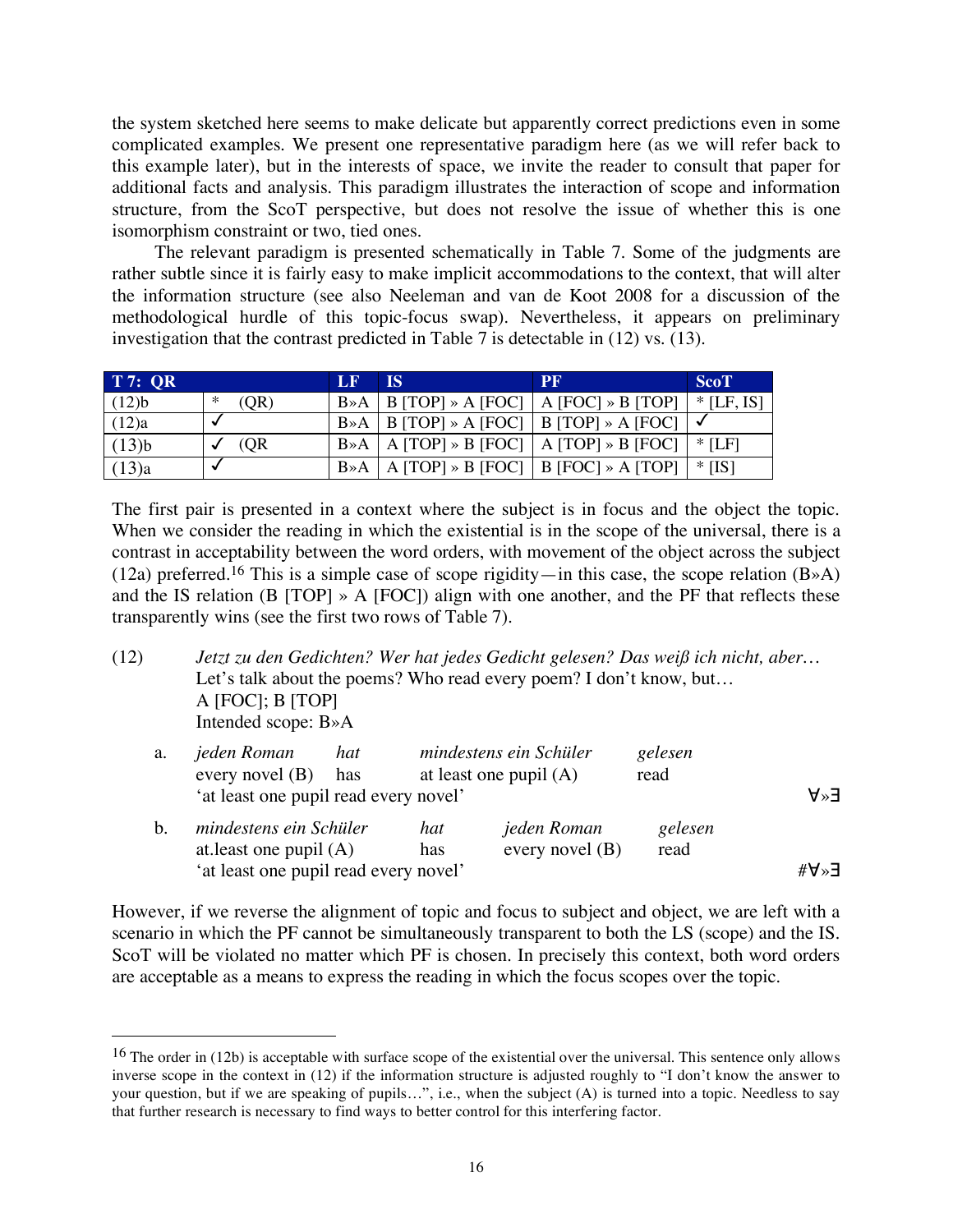(13) *Jetzt zu den Studenten. Was hat mindestens ein Student gelesen? Das weiß ich nicht, aber…* Let's talk about the students. What did at least one student read? I don't know, but... A [TOP]; B [FOC] Intended scope: B»A

| a. | jeden Roman<br>hat<br>every novel $(B)$<br>has     |            | mindestens ein Schüler<br>at least one pupil $(A)$ |                 |                      |
|----|----------------------------------------------------|------------|----------------------------------------------------|-----------------|----------------------|
|    | 'at least one pupil read every novel'              |            |                                                    |                 | A≫∃                  |
| b. | mindestens ein Schüler<br>at least one pupil $(A)$ | hat<br>has | jeden Roman<br>every novel $(B)$                   | gelesen<br>read |                      |
|    | 'at least one pupil read every novel'              |            |                                                    |                 | $A^*E'$ $\exists^*A$ |

Note importantly that (13) emerges, as we predict, as one environment in which QR becomes available in German. QR is licensed here under the ¾ effect logic: since scope and IS conflict, the surface order can only be faithful to one; when the surface order is faithful to information structure, inverse scope (in (13b)) is thereby permitted.

# **4. LF-FIRST**

We have presented above a case for recognizing a signature pattern reflecting the interaction of two economy conditions. The distinctive pattern consists of paradigms in which three of four logical possibilities are grammatical. Crucial to our account of these patterns is the assumption that the choice of PF is relative to a particular LF. This is compatible with theories in which PF "spells out" LF (cf. Brody 1995, Bobaljik, 1995, 2002, Groat & O'Neill 1996, Pesetsky 1998), but is at odds with approaches that start from a given surface (i.e., overt) structure and determine the LFs available to it. Notable in this latter group is in Reinhart's (2005) *Interface Economy* model, with which we otherwise share a general perspective. We turn now to a comparison with that approach, and an attempt to defeat the arguments presented there in favour of a PF-first approach to economy computations. Reinhart discusses two operations in particular: QR and focus projection in English. We examine each of these in turn, arguing that neither provides a compelling motivation for taking the reference set to include varying LFs—the results can be directly implemented in a framework with our general architectural commitments.

# **4.1 Interpretive Economy and QR**

Reinhart, drawing on Fox (1995) and Fox (2000), presents an economy model intended to account for some restrictions on QR in English. In Reinhart's model, competing derivations are evaluated relative to an economy condition that licenses QR only if it generates an interpretation distinct from the interpretations available without QR (cf. Fox's *Scope Economy*). Reinhart's model appears to conflict with ours, in that the *reference set* for the economy competition consists of a set of representations, each a pairing of a PF and an LF, where the PFs (overt structure) are held constant, and the LFs differ (specifically, as to whether QR has or has not applied). In our model, derivations with distinct LFs do not compete with one another—the  $\frac{3}{4}$ signature effects would not arise (or not in the form that they do) if ScoT were not asymmetric, and LF-privileging.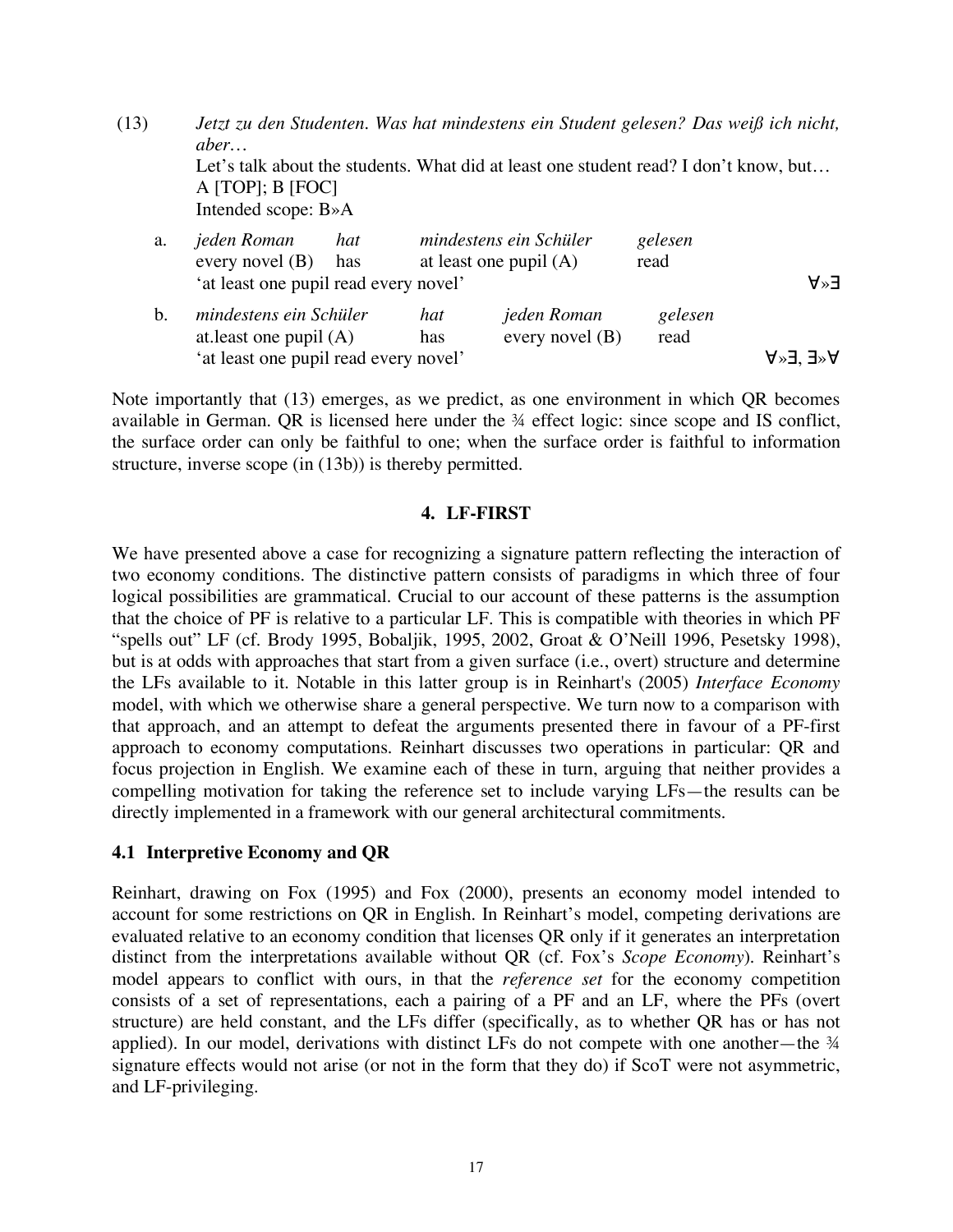Closer inspection though reveals the apparent conflict here to be an artefact of the presentation. Specifically, as Fox (2000) discusses, the real work being done by Scope Economy can be (or perhaps must be) done in the "narrow syntax." Scope Economy, on Fox's presentation, relates two stages in a possible derivation. It is a condition that applies locally during the course of a derivation, and determines whether or not a particular operation may apply at that point in the derivation. In a GB-style architecture, in which covert operations (including QR) necessarily apply after overt word order is determined ("Spell Out"), the Reinhart ordering is more or less forced—Scope Economy, even construed derivationally, will determine a choice among competing LFs derived from a shared surface structure. To the extent the determination of PF from surface structure is trivial, this amounts to a reference set with a shared PF and divergent LFs. The GB-architecture is, however, no longer the 'only game in town', and a variety of alternative models have been presented in which (some) covert movement may precede (some) overt movement. One way of implementing this ordering invokes the copy theory of movement, and treats 'covert' movement as regular syntactic movement, but where the lower rather than the higher) copy is pronounced (see Brody 1995, Bobaljik 1995, 2002; for arguments that QR works in this manner in English, see Fox & Nissenbaum 1999). By invoking the copy theory approach to covert movement, the Scope Economy paradigms may be carried over without change into the general architecture we propose here. The appearance of an incompatibility with Reinhart's framework in particular arises for the most part by taking the overt PF as a stand in for the level of representation (stage of derivation) immediately preceding QR, e.g., s-structure of the GB model. While this simplifies exposition, there is no compelling reason to incorporate this assumption into the theory. Without it, there is no conflict. In what follows, we spell out some details of this topic, and then note a real point of variation between our approach and the Fox-Reinhart approach, presenting preliminary results which we believe indeed go our way.

### *4.1.1 Scope Economy*

Paradigm cases illustrating Scope Economy are examples such as the following (see Fox 2000):

| $(14)$ a. | A doctor will examine every patient.                     | (ambig)   |
|-----------|----------------------------------------------------------|-----------|
|           | A doctor will examine every patient, and Lucy will, too. | (unambig) |

Example (14a) shows a typical case of QR (in English) where an inverse scope reading is available. <sup>17</sup> However, a puzzle originally noted by Sag (1976) and Williams (1977) is that the inverse scope reading available in (14a) disappears when this sentence forms the first part of a (certain type of) ellipsis structure, as in (14b). Fox's account of this paradigm has two pieces. The first is a(n inviolable) *Parallelism* constraint, requiring that the scope relations in the two conjuncts track one another. This is independently necessary, as (15) shows. This sentence is ambiguous, but only in 2 of 4 possible ways. If the universal takes scope over the existential in the first conjunct, then the universal must also be interpreted as taking scope over the existential

<sup>&</sup>lt;sup>17</sup> In our discussion of Fox and Reinhart's proposals, QR is taken to mean those instances of Quantifier Raising that are not required by the grammar, for example, to resolve type mismatch for a quantifier in object position. As Fox notes throughout, it is important to keep these types of QR distinct, and Scope Economy constrains only 'optional' or 'long' QR. In the interests of space, we make various other simplifications in the discussion below. The reader is referred to Fox (2000) for discussion.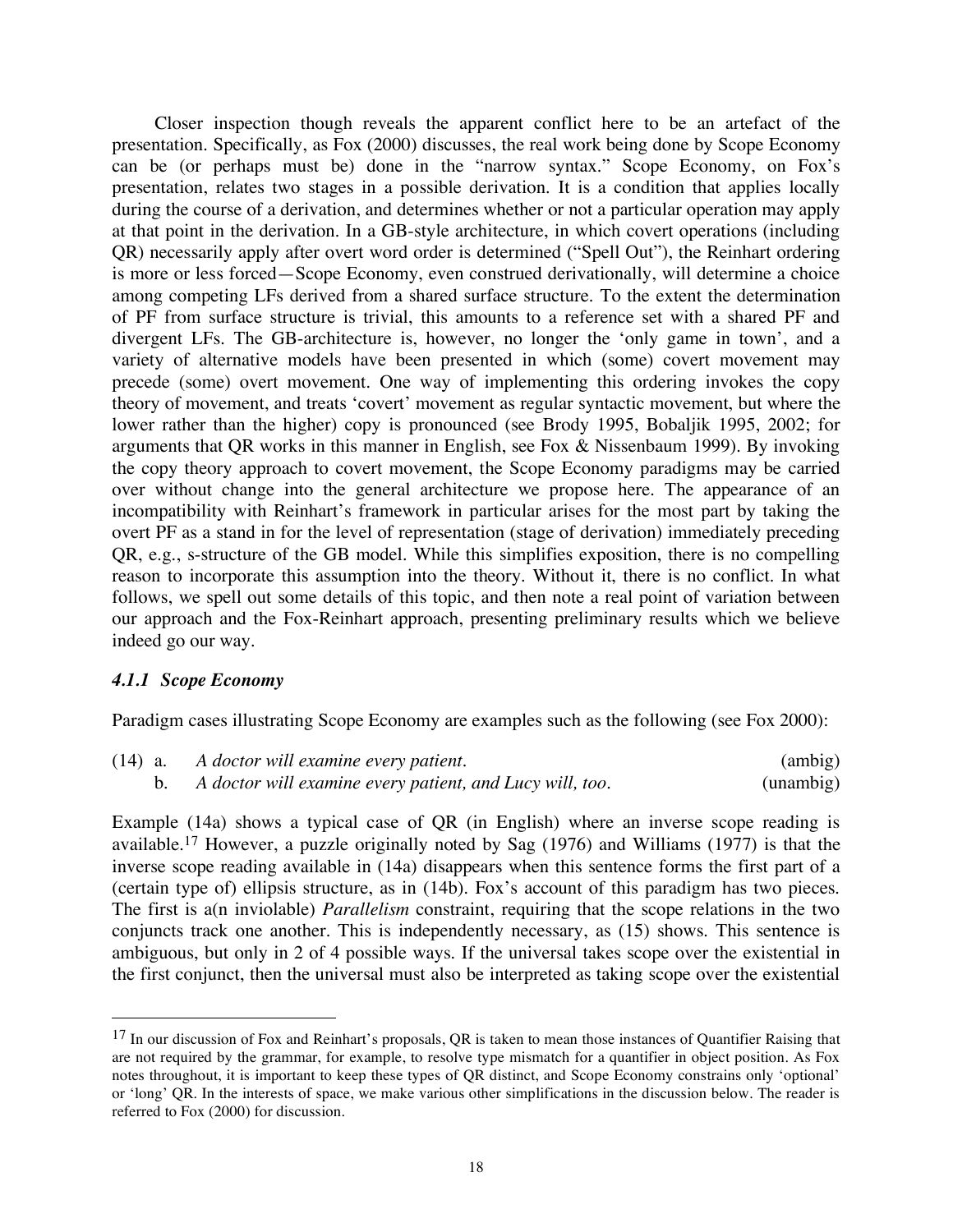in the second conjunct. Conversely, surface scope in the first conjunct entails surface scope in the second conjunct. Mismatches are disallowed.

(15) *A doctor will examine every patient, and a nurse will too.*

| Possible:   | $\exists$ doctor > $\forall$ patient & $\exists$ nurse > $\forall$ patient<br>$\forall$ patient > $\exists$ doctor & $\forall$ patient > $\exists$ nurse |
|-------------|----------------------------------------------------------------------------------------------------------------------------------------------------------|
| Impossible: | $\exists$ doctor > $\forall$ patient & $\forall$ patient > $\exists$ nurse<br>$\forall$ patient > $\exists$ doctor & $\exists$ nurse > $\forall$ patient |

In addition to parallelism, Fox proposes an economy condition: *Scope Economy*. This condition permits QR only if it generates an interpretation the sentence (or conjunct) would not otherwise have. In a sentence like (16), there is only one scope bearing element, the object, and so QR of *every patient* across the subject will generate no distinct interpretation. The economy condition excludes QR in this sentence.

(16) *Lucy will examine every patient.*

These two assumptions thus serve to derive the pattern in (14). In (14a), QR of the object across the subject derives a logically distinct interpretation, and is therefore permitted (the same holds for (15)). However, in (14b), QR is blocked in the second conjunct, since the subject is not quantificational (see (16)). While QR would otherwise be available in the first conjunct, in this particular circumstance, applying QR in the first conjunct, but not in the second, would violate parallelism.

In Fox's elegant account of this puzzle, Reinhart sees an argument for a model that our assumptions are in conflict with. Specifically, Reinhart holds that the calculation involves the competition among the members of a 'reference set' consisting of derivations (LF,PF pairs) with a common PF but different LFs. This is the opposite of what we maintain—our interface economy conditions (ScoT) regulate competitions with a common LF and choose among competing PFs to express that LF. So if Reinhart's interpretation of these effects is correct, we will be in trouble.

However, as Fox argues, all of the effects of *Scope Economy* can be calculated locally, i.e., within "narrow syntax" in Minimalist terms. Scope economy compares two derivations sharing the same numeration, and differing only in the presence or absence of QR. It may thus be stated purely as a syntactic economy condition, with only limited knowledge about the interpretation of syntactic structures. By way of illustration, consider the representation in (17), an intermediate stage in a syntactic derivation. At this point in the derivation, since an IP node has been introduced which is a possible landing site for QR, it must be determined whether QR does or does not apply.

(17)  $\left[\begin{matrix}I_{\text{IP}} & I_{\text{DP}} & \text{SUBJ}\end{matrix}\right]$  will  $\left[\begin{matrix}I_{\text{VP}} & \text{examine}\end{matrix}\right]$  every patient  $\left[\begin{matrix}I_{\text{IP}} & I_{\text{NP}}\end{matrix}\right]$ .

Scope Economy may apply at this stage, and must make one calculation. It must check whether the quantifier in the object position (the one to undergo QR) is scopally non-commutative with the subject DP. If the subject DP is a non-quantificational DP or a universal quantifier, then Scope Economy will block QR at this point. On the other hand, if the subject DP is, say, an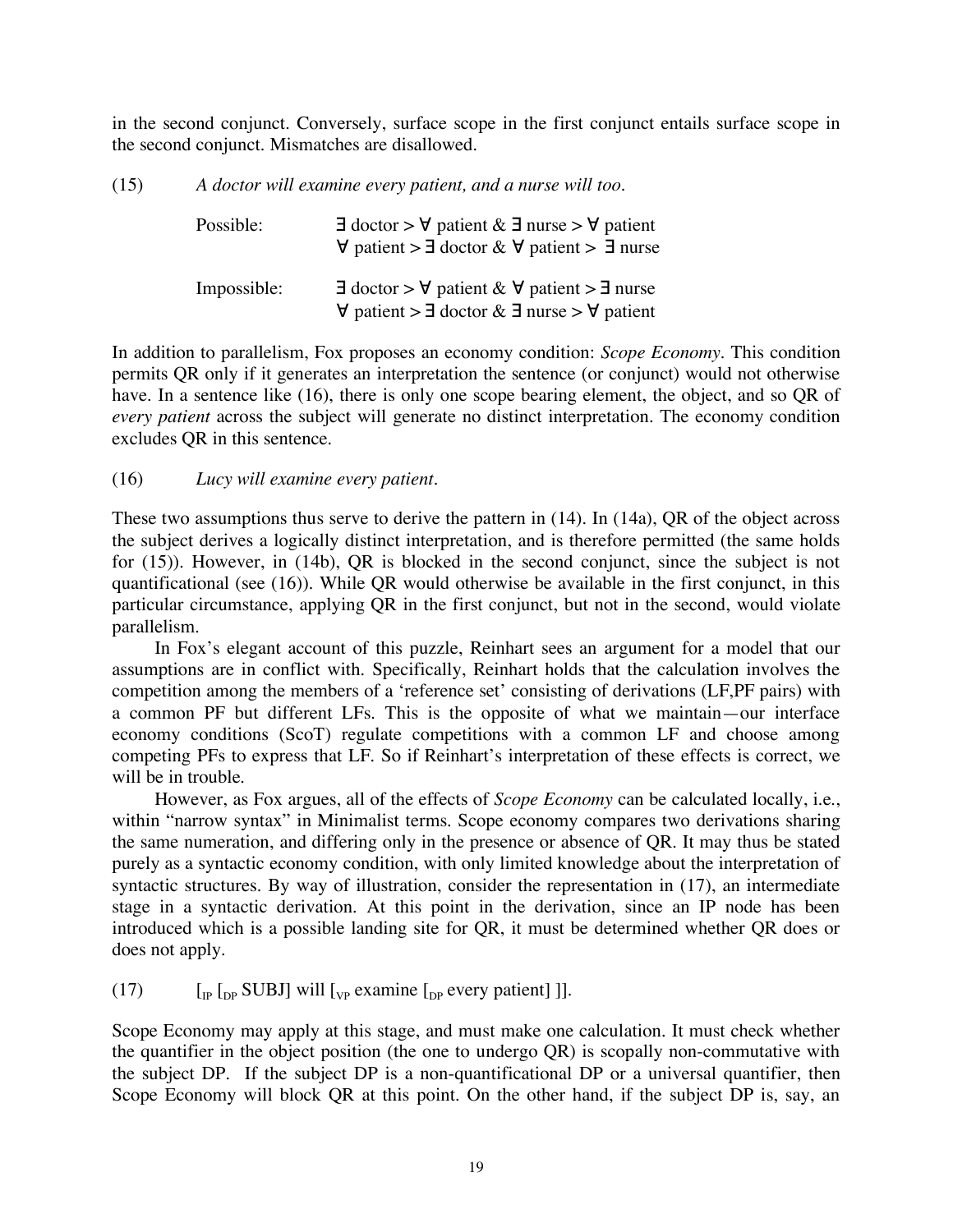existentially quantified DP, then QR will be allowed (but not forced). At this point, there is a fork, and two distinct derivations will continue, one in which QR applied, and one in which QR did not apply, yielding distinct LFs. In our model, it is these LFs that serve as the input to the ScoT competition, which determines the appropriate PF form for each admissible LF. For this reason, together with whatever accounts for the lack of scrambling in English, the inverse and surface LFs (QR and no QR) will receive identical pronunciation (see Table 2), above. Representations that violate Scope Economy (by containing illicit applications of the syntactic operation QR) are simply not part of the input to ScoT. As it happens, QR in English is 'covert' in the sense that the copy in the higher (moved) position is unpronounceable. Scope Economy is a derivational, syntactic constraint, while ScoT is a representational constraint on LF:PF pairings.

## *4.1.2 Economy and overtness – a preditcion*

It is worth noting, though, that there is one point on which our model does differ from the implementation of Scope Economy as put forward by Fox and Reinhart, and which should yield a testable prediction. This has proven to be extremely delicate, but we believe that the contrasts we have looked at do appear to support our prediction. The question has to do with the range of Scope Economy and the overt/covert distinction. Fox and Reinhart explicitly propose that Scope Economy only restricts covert operations (see in particular Fox 2000:74-76). However, in light of the preceding discussion, it should be clear that we make no such prediction. For us, Scope Economy is a constraint applying in the syntactic derivation (which culminates in an LF representation) and applies before that representation is matched to PF. To the extent that overt scrambling (in German and Japanese) is a proper analogue of QR, Scope Economy should constrain *overt* application of quantifier movement, just as much as it will restrict *covert* application thereof. However, this prediction is qualified, in that scope economy should only constrain movement whose sole effect (or motivation) is to establish a new scope relation. Very loosely put: the topic/focus relationships that enter into the evaluation of scrambling (via ScoT) will serve as "new interpretations" in the sense that is relevant to bleed the restrictive nature of Scope Economy. Thus, the effects of Scope Economy on overt movement will be detectable only when topic/focus considerations are very carefully controlled for. The following examples constitute an attempt to test this prediction for German; the preliminary results appear to go our way, but the judgments are exceptionally delicate (see Wurmbrand 2008 for related paradigms and discussion).

As a baseline example, consider example (13a) above, repeated here.

(13) *Jetzt zu den Studenten. Was hat mindestens ein Student gelesen? Das weiß ich nicht, aber…* Let's talk about the students. What did at least one student read? I don't know, but... A [TOP]; B [FOC] Intended scope: B»A

| a. <i>jeden Roman</i>                 | hat | mindestens ein Schüler   | gelesen |  |  |
|---------------------------------------|-----|--------------------------|---------|--|--|
| every novel $(B)$ has                 |     | at least one pupil $(A)$ | read    |  |  |
| 'at least one pupil read every novel' |     |                          |         |  |  |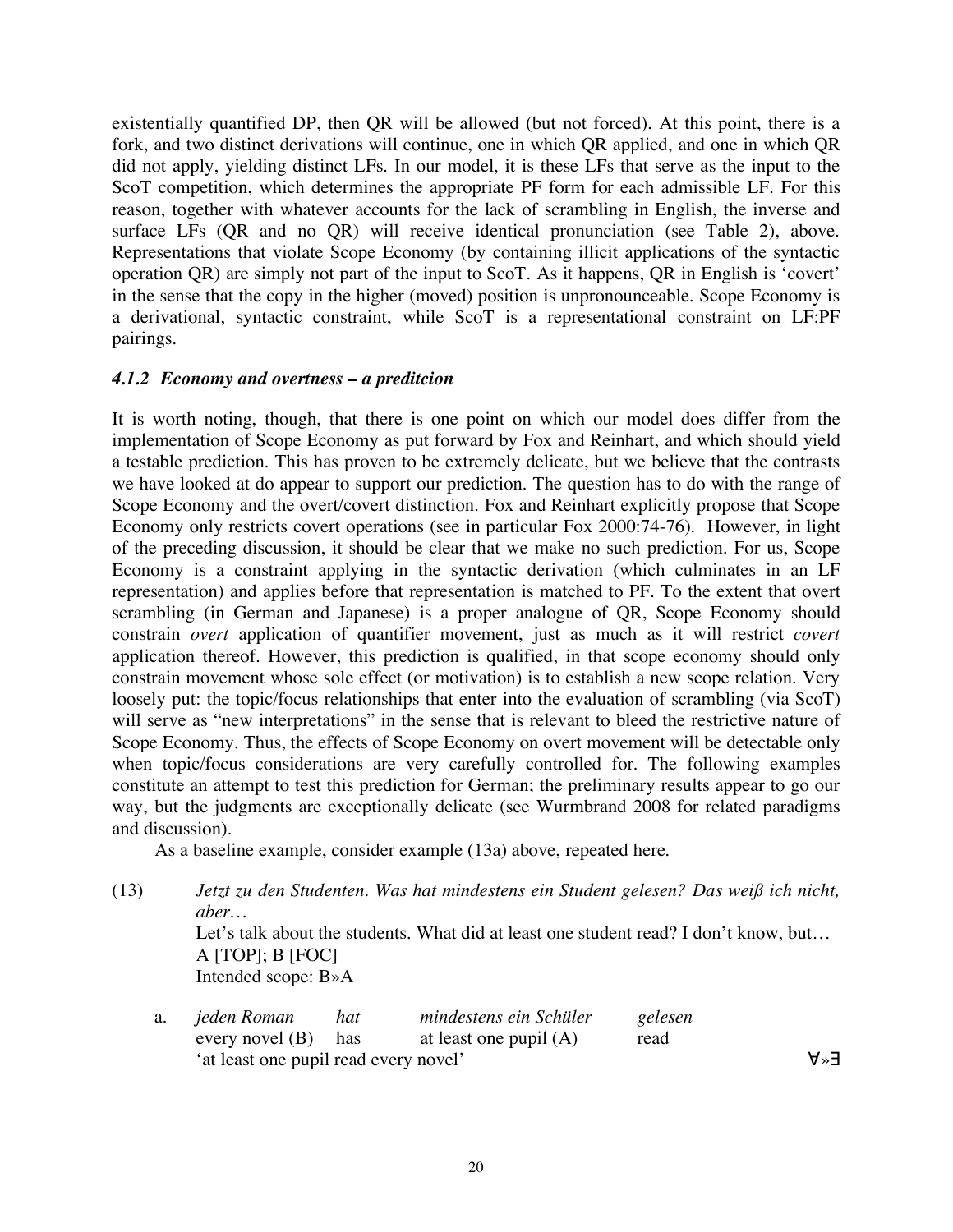This example shows that movement is permitted even when it makes the topic>focus isomorphism worse, but where (as predicted) this order more transparently reflects the scope relations. It is precisely in this type of context where we expect the effects of Scope Economy to appear. That is, since the object movement in (13a) is permitted solely for the purpose of establishing a quantifier scope distinct from the base order (subject > object), such movement should be prohibited in a context that is otherwise analogous to (13a), but in which the subject is non-quantificational. This appears to be correct: (18b) appears to be less felicitous in this context than the unscrambled version.18

| (18) A: Was ist mit dem Hans? Was hat er gelesen? |
|---------------------------------------------------|
| What about John? What did he read?                |

B: *Das weiß ich nicht, aber...* I don't know, but…

| a. | der Leo                           | hat | jedes Feuerwehrbuch      | gelesen |  |
|----|-----------------------------------|-----|--------------------------|---------|--|
|    | the Leo $(A)$                     | has | every Firetruck.book (B) | read    |  |
|    | 'Leo read every fire truck book.' |     |                          |         |  |
|    |                                   |     |                          |         |  |

b. #jedes Feuerwehrbuch hat der Leo  $t_{\text{obs}}$  gelesen every Firetruck.book (B) has the Leo (A)  $t_{on}$  read 'Leo read every fire truck book.'

The key contrast here is between (18b) and (13a). Both show overt movement of a quantified focus across an in-situ topic; the contrast in acceptability arises since it is only in (13a) that this movement finds a motivation from establishing a quantifier scope relationship that is logically distinct from the unmoved counterpart. Note that, if our initial assessment of the (rather subtle) judgments is correct, we can push this prediction one step further. As Fox shows, Scope Economy blocks QR of a quantifier across another quantifier in case the two are scopally commutative. In other words, Scope Economy is not simply a ban on movement of a quantifier across a non-quantificational NP, rather, the logical properties of the quantifiers come into play. If we are right, then this should happen in the overt movement cases as well. Replacing the in situ subject in examples like those just considered with a universally quantified DP, for example, should pattern with (18b) and not (13a) and fail to license the movement. That appears to be correct, with the minimal pair in (20) and (21) illustrating.

- (19) A: *Was ist mit den Buben? Was haben die gelesen?* What about the boys? What did they read?
	- B: *Das weiß ich nicht, aber ...* I don't know, but…

 $18$  See also Williams 2003 for a similar conclusion, but note that the qualification in note 16 regarding the judgment applies equally here.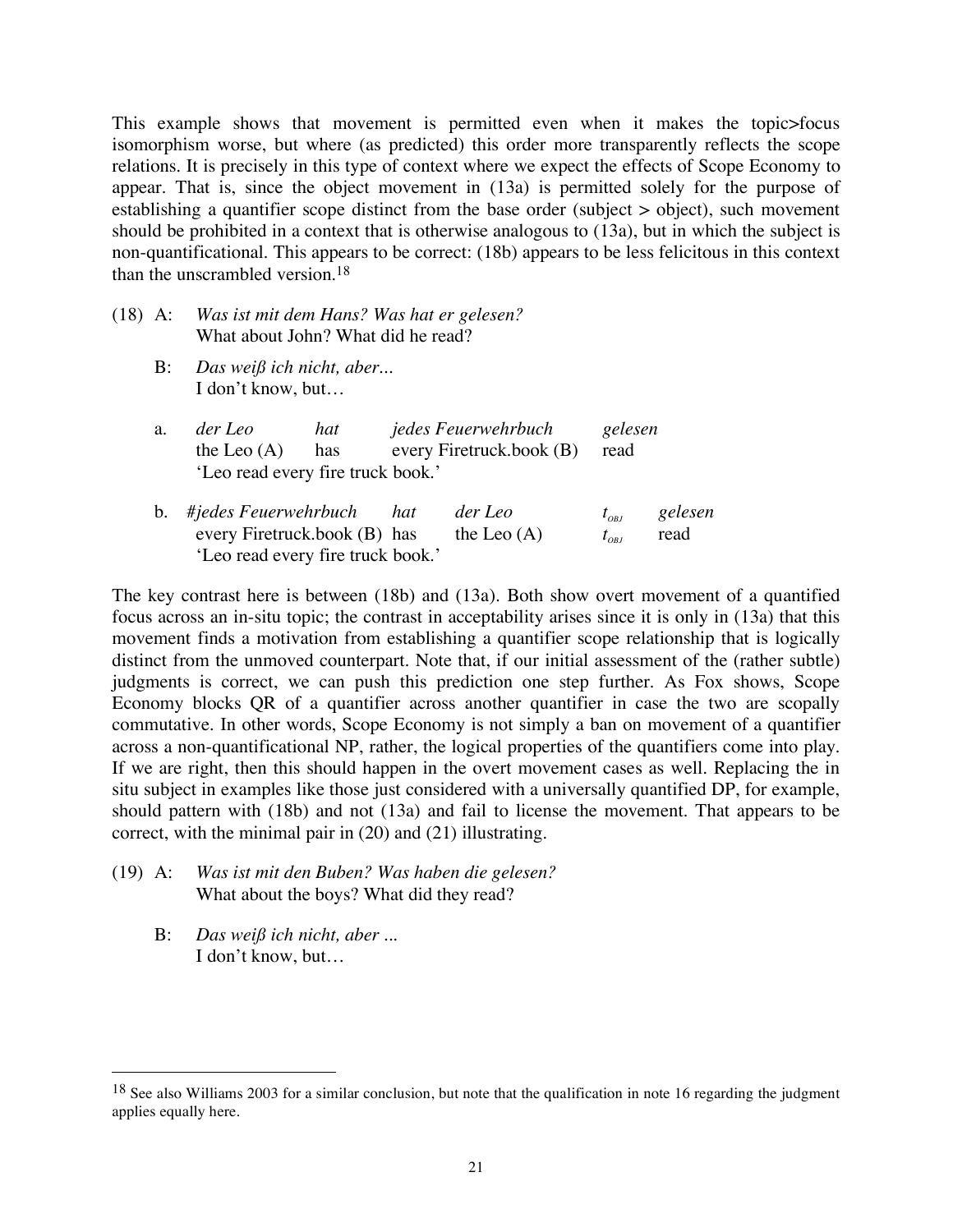| $(20)$ a. |                | jedes Mädel<br>every girl $(A)$                                                                               | hat<br>hat |            | jedes Feuerwehrbuch<br>every Firetruck.book (B) |                              | gelesen<br>read                  |                 |        |
|-----------|----------------|---------------------------------------------------------------------------------------------------------------|------------|------------|-------------------------------------------------|------------------------------|----------------------------------|-----------------|--------|
|           |                | 'every girl read every fire truck book.'                                                                      |            |            |                                                 |                              |                                  |                 |        |
|           | $\mathbf{b}$ . | #jedes Feuerwehrbuch<br>every Firetruck.book (B) has<br>'every girl read every fire truck book.'              |            | hat        | jedes Mädel<br>every girl $(A)$                 | $t_{_{OBJ}}$<br>$t_{_{OBI}}$ | gelesen<br>read                  |                 |        |
| $(21)$ a. |                | mindestens ein Mädel<br>at least one girl $(A)$<br>'at least one girl read every fire truck book.'            |            | hat<br>has | jedes Feuerwehrbuch<br>every Firetruck.book (B) |                              | gelesen<br>read                  |                 | $A^*A$ |
|           | $\mathbf{b}$ . | <i>jedes Feuerwehrbuch</i><br>every Firetruck.book (B) hat<br>'at least one girl read every fire truck book.' |            | hat        | mindestens ein Mädel<br>at least one girl $(A)$ |                              | $t_{_{OBI}}$<br>$t_{_{O\!B\!J}}$ | gelesen<br>read | A≫∃    |

Note that it is this latter contrast, between (20b) and (21b) that provides the strongest evidence that we are dealing with Scope Economy as a condition distinct from ScoT. Although we attribute the deviance of (18b) to Scope Economy, that example could in principle also be accounted for just with ScoT, or a similar constraint. For example, if one assumed that ScoT only enforced PF reflection of the hierarchical relation among scope bearing elements (and ignored all others), then ScoT (LF) would be irrelevant in (18) as there is only one quantified NP. Only ScoT (IS) would come into play, and would yield the right result in that example.<sup>19</sup> However, this alternative would not serve to draw the distinction in (20b) vs. (21b)—in both cases, two quantifiers are involved, and the LF representations A»B and B»A are thus structurally distinct. What matters evidently is something more subtle, namely the (non)-commutativity of the quantifiers. By incorporating Scope Economy into our framework, we make precisely the right cut here: in (20b), movement of a universal across another universal fails to derive a distinct interpretation and is thus blocked. The derivation is thus excluded from the ScoT competition, but only, and interestingly contra Fox (2000), if Scope Economy constrains overt movement of the relevant kind, as well as covert movement.

In sum, we contend that it is clear that the Scope Economy facts do not challenge the basic architecture we propose, so long as Scope Economy can be construed as a derivational economy constraint, precisely as Fox (2000) argued. In this section, we have, rather more tenuously, suggested that incorporating Scope Economy into our model in this way does yield a prediction that other approaches do not make, and we have suggested that the initial evidence seems to bear this out.

#### **4.2 The PF interface: Focus projection**

We now turn to Reinhart's other argument in favour of an PF-first approach, in which she more explicitly argues that the PF (including truly phonological properties such as sentential/phrasal

 <sup>19</sup> It seems to us that Williams (2003) might in spirit endorse such <sup>a</sup> tack, although Williams explicitly collapses quantificational structure and topic structure together, so that quantified and definite DPs are, in fact, part of the same representation, precluding the alternative sketched in the text.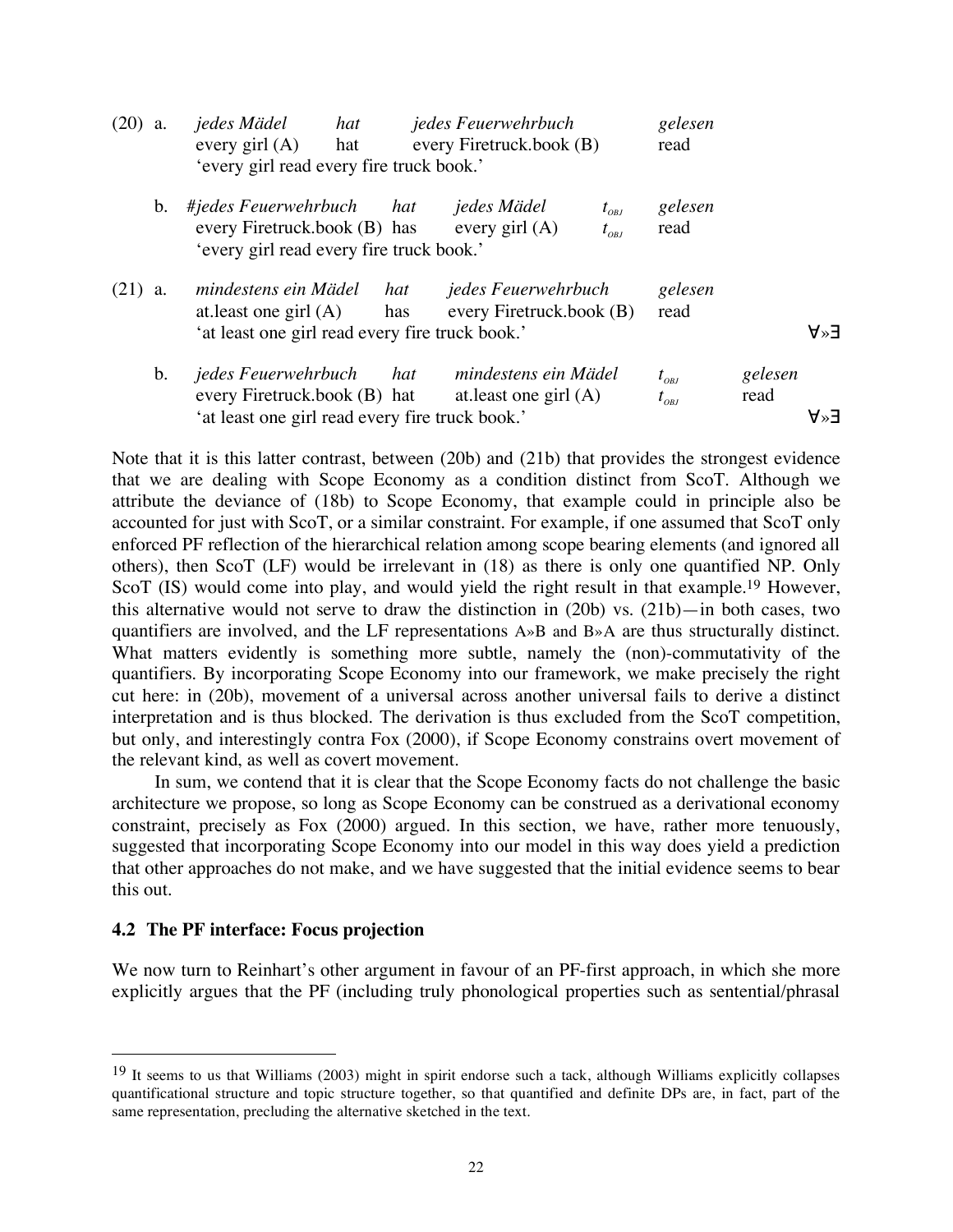stress) must be generated prior to the choice among possible LFs. Her discussion of the PF interface revolves around the phenomenon of 'focus projection' in English. Reinhart proposes that (semantic) focus (at LF) is determined from the PF representation, via an economy condition which selects an optimal LF from among a 'reference set' of competing LFs, matched to a single PF. We argue that the specific phenomena she considers find an equivalent (and arguably simpler) account in a model in which PF is projected from LF, and thus there is no compelling argument here against our general approach. We note at the outset that there is a rich literature on the relationship between prosodic prominence and (semantic) focus, to which we cannot do justice. On our reading of this literature, originating with Chomsky (1971) and Jackendoff (1972), the majority of authors present algorithms that differ in detail but share with Reinhart the view that prosody determines or constrains possible semantic focus interpretations. <sup>20</sup> Our argument here is that the same facts may be captured by running the system the other way, by allowing focus interpretation to determine the placement of prosodic prominence, consistent with our general architecture in which LF (including IS) precedes PF.

The basic facts of focus projection are illustrated in (22), cf. Reinhart (2005:140). In (22a), stress falls on (the head noun of) the direct object; this is the predictable locus of main sentential stress in English under the *Nuclear Stress Rule* (NSR), or some more refined extension thereof (cf. Cinque 1993, Selkirk 1996, Zubizarreta 1998). <sup>21</sup> This sentence, with this stress contour, is an acceptable answer to the question in (22b). Using the question-answer diagnostic for focus, this indicates that main stress on *desk* may correspond to NP focus. The sentence in (22a) is also acceptable as an answer to either of the questions in (22c-d). These latter examples constitute focus projection, where the focus of the sentence is a larger constituent containing the main stress, e.g., VP in (c) and IP in (d). Reinhart introduces a notion of *focus set*, which is the set of constituents that may be in focus, for a particular sentence under a particular stress contour. The focus set of (22a) is thus:  $\{ \int_{DP} a \, desk \}$ , VP, IP $\}$ .

### (22) a. *My neighbour is building a* DESK.

- b. A: *What's your neighbour building?* B: *My* neighbour is building  $\lceil_{\text{FOC}} a \text{ DESK} \rceil$ .
- c. A: *What's your neighbour doing?* B: *My neighbour is*  $\lceil_{\text{EOC}}$  *building a DESK* ].
- d. A: *What's this noise?*  B: [FOC *My neighbour is building a* DESK]

 <sup>20</sup> See especially Selkirk (1996). Our view is thus closer to that of Zubizarreta (1998). Although she states, for example, that "the F[ocus]-structure of a sentence is constrained by the location of the main prominence" (p.21), rules that she gives work by proceeding from a known focus structure and assigning prosodic prominence on the basis of that focus (see, e.g., her *Focus Prominence Rule* (p.21), to which our *Focus Stress Rule* below corresponds).

 $21$  Our point here is to demonstrate that our account is extensionally equivalent to Reinhart's, and not to contribute to debates about the formalism of the English sentential stress algorithms. Just as with the various phenomena discussed in section 3, the work we are responding to does not capture the whole array of data that characterizes the English focus-projection puzzle, and we leave ourselves open to any empirical problems that Reinhart's account faces.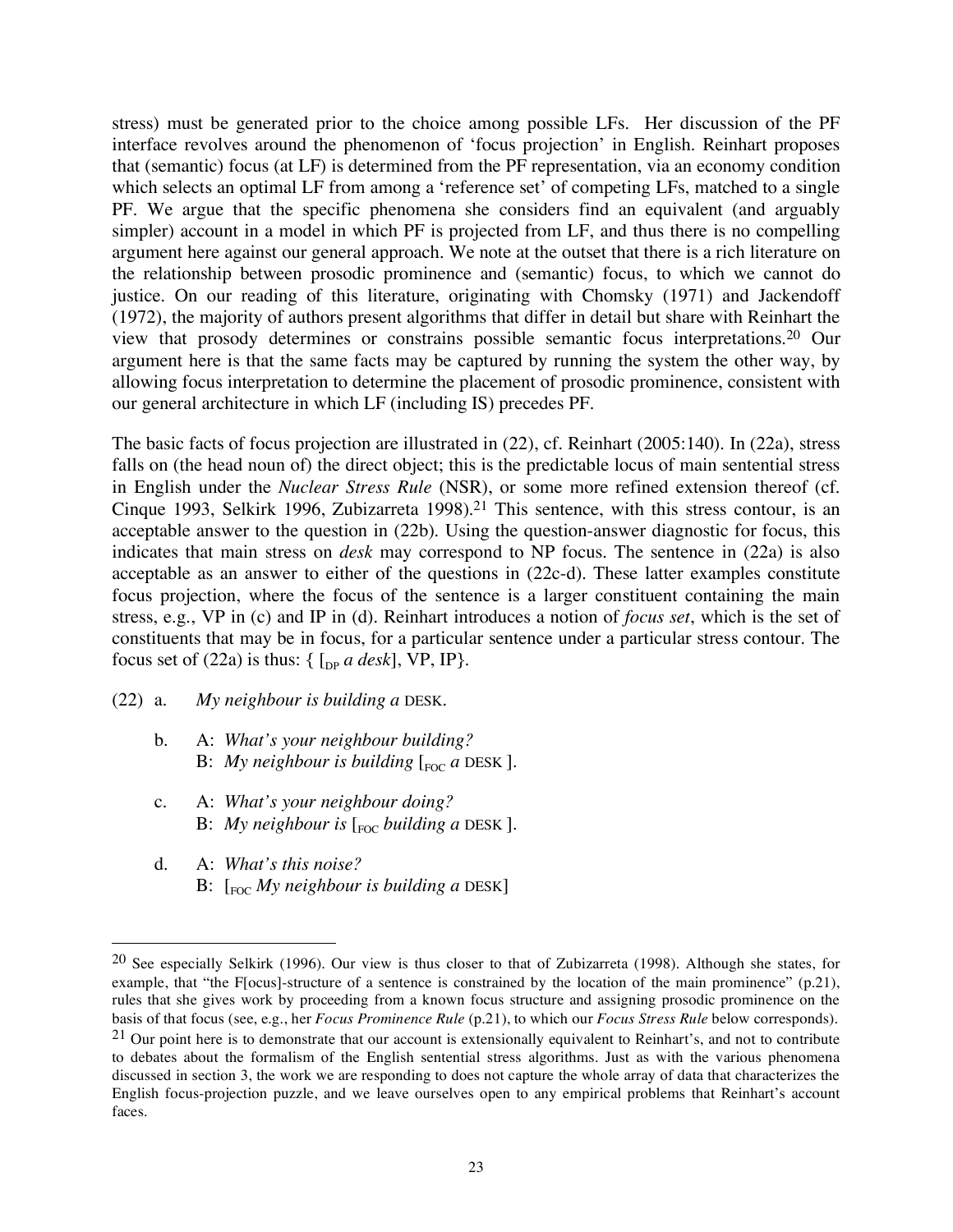It is also possible for primary sentential stress to fall on a constituent other than that picked out by the NSR. This 'stress shift' is shown in (23), which is the way to indicate focus on the subject DP (23b). As (23c) indicates, though, this shifted stress fails to license focus projection to IP. The focus set of (23a) is hence one-membered: {[DP *my neighbour*]}.

- (23) a. *My* NEIGHBOUR *is building a desk.*
	- b. A: *Who is building a desk?* B: [FOC *My* NEIGHBOUR] *is building a desk.*
	- c. A: *What's this noise?*  B: # [FOC *My* NEIGHBOUR *is building a desk*]

Note that it is not the case that 'shifted' stress generally fails to license focus projection. As Reinhart notes (2005:157), when the stress-bearing element is inside a complex subject, as in (24a), the sentence may be used in response to questions such as (24b) or (c). The latter represents focus projection, but the projection is limited to the subject DP and the IP cannot be a part of the focus set of (24a).

- (24) a. [*The man with the* HAT ] *committed the murder.*
	- b. *Did the man with the apron commit the murder?*
	- c. *Who committed the murder?*

The intuition at the core of Reinhart's account is that stress shift is special—a costly operation that is licensed only if needed to signal a focus that is not generated by the NSR and focus projection. The IP is not a part of the focus set of (23a) (i.e., focus does not project to IP) because IP is a part of the focus set of (22a), which is the corresponding sentence but in which stress shift has not applied. Reinhart's is explicitly an economy argument: the absence of focus projection to IP in (23a) is a direct consequence of the existence of a more economical alternative for representing that focus, namely, (22a). Stress shift is possible when the subject is in focus, since the subject does not contain the target of the NSR, and thus the subject DP is not in the focus set of the un-shifted sentences. For this same reason, limited focus projection within the subject DP is permitted, as seen in (24a).

Reinhart's implementation works as follows. The account is cast in the framework of Szendrői (2001) including the metrical tree notation of Liberman (1979). In this framework, nodes are marked either S (strong) or W (weak). As a simplification, these prosodic contours are represented directly on syntactic trees. The S-W marks have no absolute value, and are only relative: given two sister terminal nodes, one S and one W, the S is relatively more prominent than the W node. All nodes in the tree (including non-terminals) bear S or W labels, but the primary function of the marking on non-terminals is to regulate the distribution of primary, secondary etc. levels of stress ultimately realized on the terminals of the tree (see below). Note that it is assumed that there is some principle (such as a version of the Obligatory Contour Principle) requiring that the sister of an S node be W. With this much in place, we may now define the following: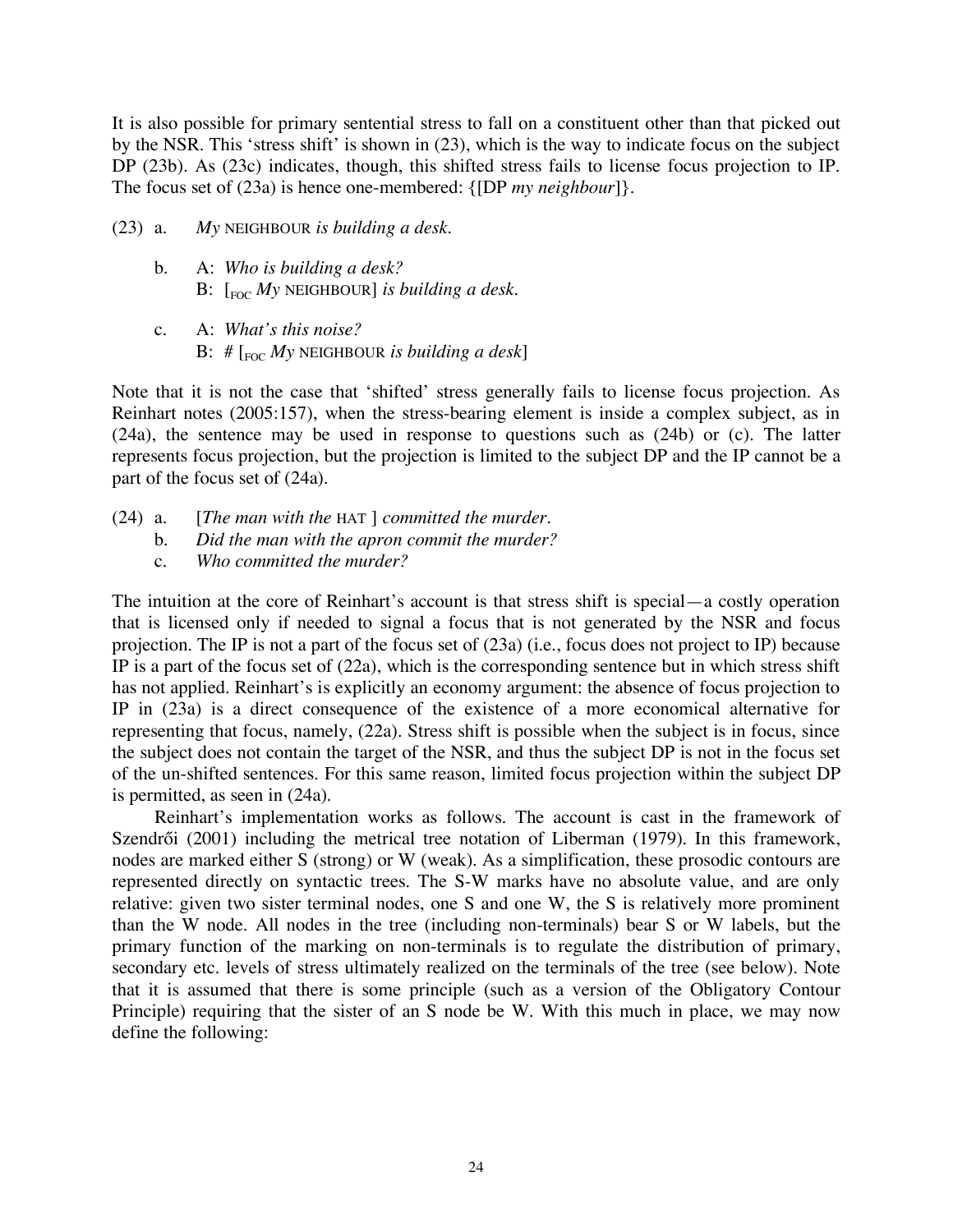(25) a. Generalized (Nuclear) Stress Rule (Reinhart 2005:133)

Assign a Strong label to the node that is syntactically more embedded at every level of the metrical tree. <sup>22</sup> Assign Weak to its sister node.

b. Main (primary) stress (Reinhart 2005:132)

Main stress falls on the terminal node that is connected to the root node by a path that does not contain any Weak nodes.

The effects are illustrated in (26), corresponding to (22a).



The NSR algorithm has applied in this tree, providing the S and W labels as indicated, as the reader can verify. Given the ban on SS sisters, there will always be exactly one terminal node that is dominated uniquely by S nodes, in this case the NP *desk*. This terminal element therefore bears main stress. (Secondary stress may also be defined, for example, falling in this case on *neighbour* which is Strong, but the path from it to the root node contains one Weak node).

The rule of Main Stress Shift can now be defined as follows (Reinhart 2005:151):

- (27) Main Stress Shift
	- (i) Assign S to a node  $\alpha$  and every node dominating  $\alpha$ .
	- (ii) Change the S sister of any node targeted by (i) to W.

Note further that the ban on adjacent S-nodes must be taken to be pervasive, hence when (27i) applies to affect a W node with an S sister, then the label on that sister must correspondingly become W (27ii). This is illustrated in (28), where the shift rule applies to the circled node (and accordingly changes its sister from S to W. In the resulting representation, *neighbour* now bears main stress, and *desk* bears a secondary stress (if anything). 23

<sup>&</sup>lt;sup>22</sup> One may quibble about the notion of embedding used here, though this is beside the point. What is relevant is that a complement is generally more prominent than the head selecting it, while a specifier is less prominent than its sister (X'). See the literature cited for refinements, further discussion, and known problems with the NSR.

 $23$  Note that not all rules overwrite previous information in this manner; we are not considering here an additional rule that Reinhart makes use of, namely *Anaphoric Destressing*, which assigns a W to some nodes prior to the application of the NSR. These W's are not overwritten by the NSR, even where the NSR would otherwise assign an S. Reinhart's system must therefore also stipulate which rules are information preserving and which are information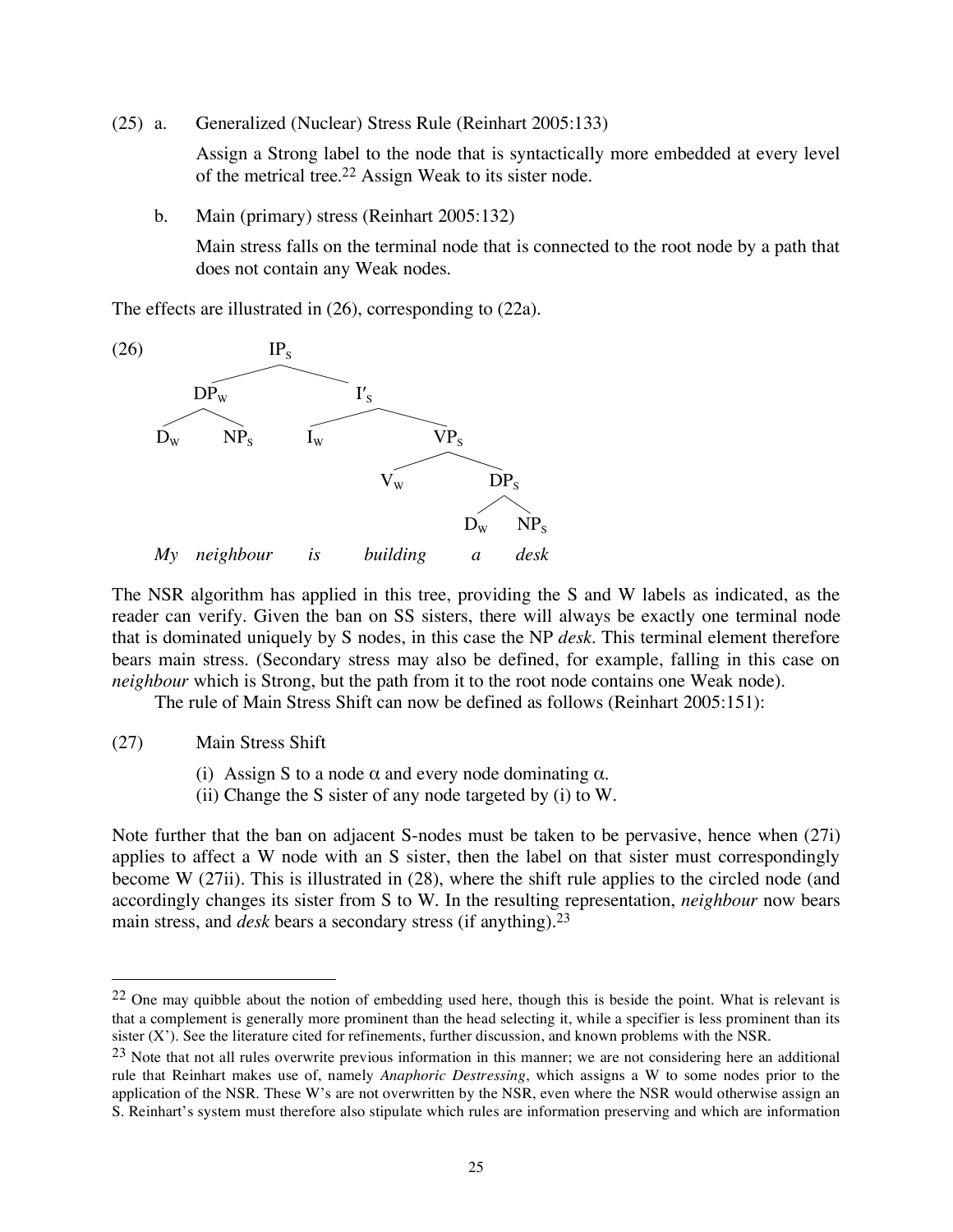

Under Reinhart's proposal, the first (relevant) step of any derivation is the application of the NSR and calculation of main stress in (25). The *focus set* is determined next: the set of all constituents that may be in focus, given the locus of main stress. For this part of the derivation then, the PF (stress) is logically prior to the LF (semantic focus set). The next step of the derivation is to determine whether "the focus needed for the context" is or is not in the focus set (p.155). If the intended focus is not in the focus set, then the rule of *Main Stress Shift* (27) applies, assigning a new main stress, and overwriting (parts of) the original stress contour, as needed.

In Reinhart's presentation, the 'reference set' here consists of a set of possible semantic focuses, which are evaluated against a single given PF, and if the intended focus is not in the focus set, further operations are warranted. But note that for the system to work, the intended (i.e., actual) focus must be known *in advance of* the application of the focus shift rule. In our view, this aspect of the proposal undermines the argument for starting with the PF representation. In actual fact, the real work in Reinhart's system is being done by selecting an actual focus first, and then determining which PF will spell out that focus—the PF derived by the NSR alone or the one derived with the main stress shift rule. In other words, we contend that the machinery Reinhart posits by starting from the PF representation in fact serves to mask a simpler LF-to-PF account, consistent with the view we have espoused throughout. Indeed, once this is recognized, there is also (in our view) no compelling argument for an economy computation in this domain.

### **4.3 LF-first: Recasting Reinhart's proposal**

 $\overline{a}$ 

The key aspects of Reinhart's system find a simple and direct translation into a system that beings with the LF representation. Moreover, such a system is arguably simpler than Reinhart's, involving a subset of the mechanisms that she needs to invoke, and with fully deterministic derivations that at no point involve backtracking or the separate computation of competing derivations. We keep to Reinhart's notation in order to facilitate comparison among the approaches, without implying a commitment to this view of the representation of stress over any other. We offer two important changes to the system proposed by Reinhart. First, in place of Main Stress Shift, (27i), we posit the Focus-Stress Rule in (29), which partially determines PF

changing. In our alternative (even when expanded to include Anaphoric Destressing) all rules are informationpreserving.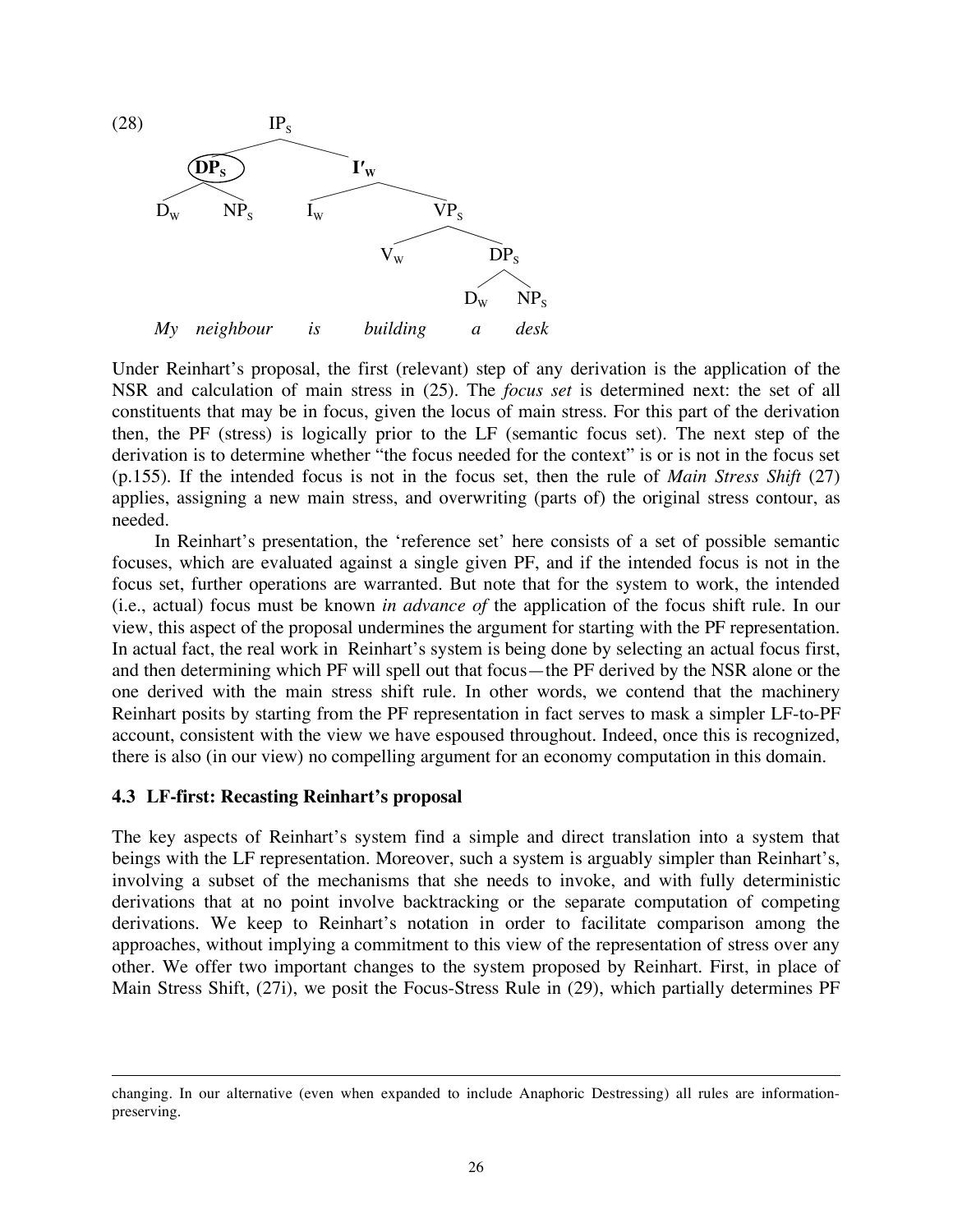stress from a given LF.<sup>24</sup> The remainder of the rules (NSR, definitions of Main and Secondary stress, and rules, such as Anaphoric Deaccenting, not discussed here) we leave untouched.

(29) Focus Stress Rule (FSR)

Assign S to a node  $\alpha$  that is the (semantic) focus of the sentence and every node dominating α.

Second, we suggest that the Focus Stress Rule precedes the NSR, rather than following it (as in Reinhart's system). The NSR, for us, is then simply the default sentential stress rule of English, applying over those parts of the structure where the FSR has not applied. Our rules are structure filling and structure-preserving, not structure changing.

This account, which precedes from the assumption that the focus is known in advance (as Reinhart's does tacitly) uses arguably a subset of the rules her account uses, but is empirically equivalent in all respects. Consider first our derivation corresponding to "stress shift". Taking the example where *neighbour* is in focus, the first step is the application of (29), the result of which is given in (30).



The FSR (like the Main Stress Shift Rule) by brute force marks the focus-bearing constituent with main sentential stress. Since our rules are information-preserving, this will not be undone or over-written in the course of the derivation. After the FSR applies, remaining unmarked nodes will be marked by the NSR. As the reader can verify, applying the NSR to the unmarked nodes in (30) (along with the assumption that the NSR cannot assign an S to a node that is sister to a previously assigned S) will yield precisely the representation in (28). So, there is equivalence in the representation the systems generate for stress shift examples, even though they are derived in a different manner. <sup>25</sup>

Now, in our approach, the FSR has much wider application than Main Stress Shift. Return to an example like (22a). For us, since the FSR applies first, the derivation cannot begin until focus is known. Assume first that it is the NP *desk* that is in focus. The first step of the

 <sup>24</sup> Compare the *Focus Prominence Rule* in Zubizaretta (1998:21).

<sup>25</sup> Reinhart (2005:136-7), following Szendrői (2001), objects to versions of this approach which posit a [+Focus] feature in the syntax. As Reinhart notes, this is a coding trick, used to make a property of the LF representation (semantic focus) visible to PF. This trick is necessary on the Y-model since Spell Out occurs at a point in the derivation prior to LF. On our model, no such feature is needed, since we are arguing that PF is derived from the LF representation, and thus any information in the latter is visible to the mapping to phonological form.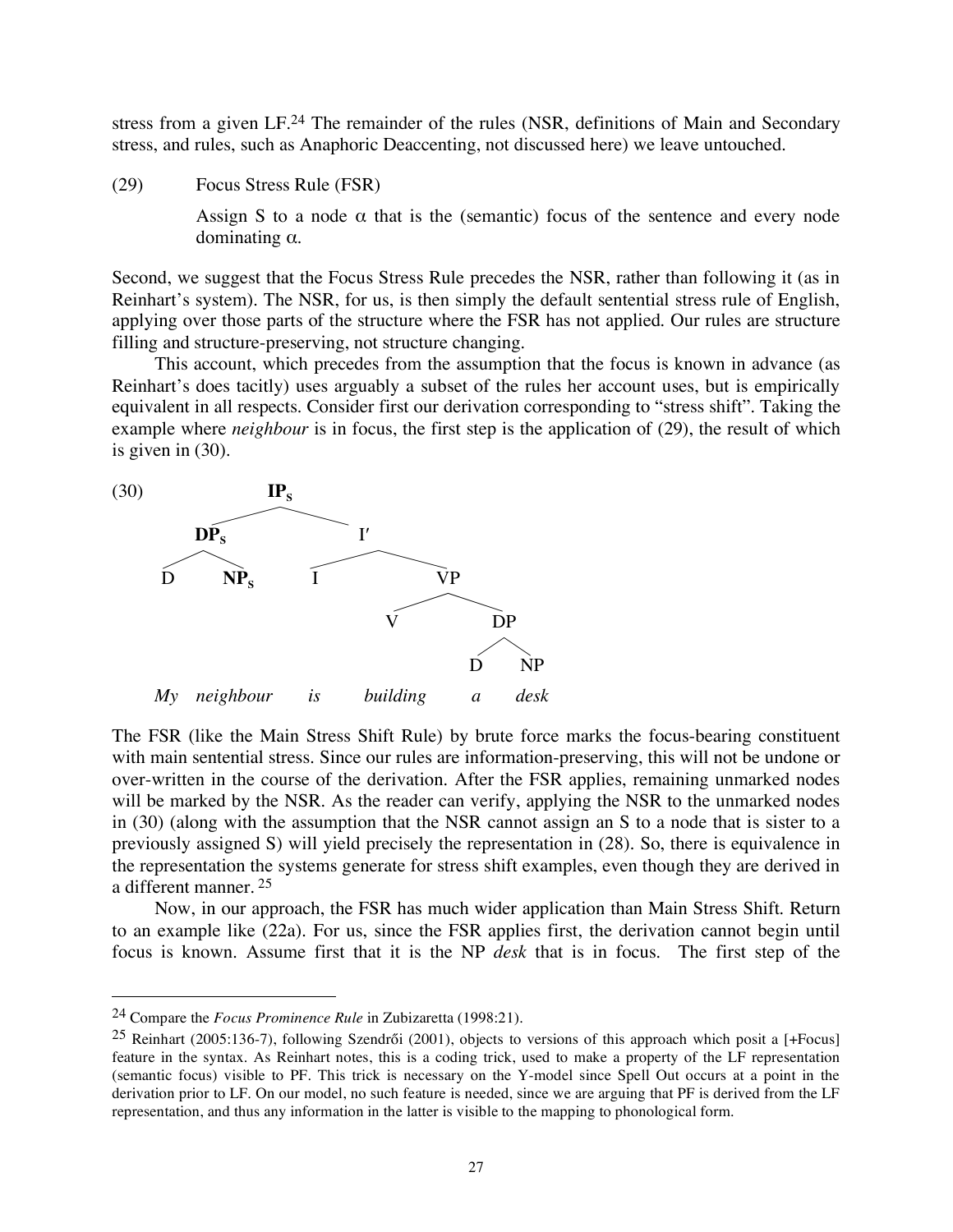derivation (the FSR) is given in (31). The NSR will subsequently apply to assign labels to the unmarked nodes in (31), and the result will be identical to (26) above.



Assume instead that it is the VP that is in focus. The output of the FSR will look just like (31), except that the two lowest S nodes (DP, NP) will remain unmarked at that point in the derivation. However, subsequent application of the default rule (NSR) will mark those, along with the other unmarked nodes, once again yielding the fully specified representation in (26). Similarly, if it is the entire IP that is in focus (or equivalently, there is no focus), the FSR will begin by marking only the topmost node, but the default application of the NSR will again generate (26). In sum, from this perspective, focus projection is a misnomer, as is stress shift. There is neither projection, nor shift, involved in these examples. The appearance of focus projection is instead the result of the fact that various derivations, starting from distinct LFs, will converge on indistinguishable surface (PF) representations. So long as the semantic focus is a constituent anywhere along the path that would be marked S anyway (by default), the result is a main stress on the most deeply embedded constituent (all else being equal). Note that we also have, automatically, an account of Reinhart's primary concern, namely why the range of focus interpretations allowed under "stress shift" is limited to the complement of the focus interpretations allowed under nuclear stress. The contour in  $(28)$  (=(23a)) cannot be used for IP focus, not because there is a competing derivation against which it is evaluated, but instead simply because when IP is in focus (28) is not the output that is generated, rather (26)  $(=(22a))$ is. We leave it to the reader to verify that our system is precisely equivalent in its empirical scope to Reinhart's, even when supplemented with additional rules, such as *Anaphoric Destressing*, not considered here.

We conclude, therefore, that the facts of focus projection and the connection between focus and stress in English provide no argument in favour of a system in which LF is projected from PF, and in particular, no hurdle to the view we advocate in which the flow of information runs in the opposite direction. Although this is sufficient for our purposes, we actually believe a stronger conclusion is warranted, namely, that the LF-first view is superior on parsimony grounds, and is in fact implicitly embedded in Reinhart's own analysis. Note that in our view there is no focus set, no focus projection, no stress shift, no evaluation of competitors, no backtracking in the derivation and no overwriting of previously assigned structure/labels. The effect of a focus set/projection arises because distinct derivations may converge on identical PF representations. Such convergence occurs when the constituent in focus is one that would be marked S by the default rule in any event. There is no meaningful notion of ambiguity or competition internal to the grammar of focus, from our perspective. The derivation from LF (focus) to PF is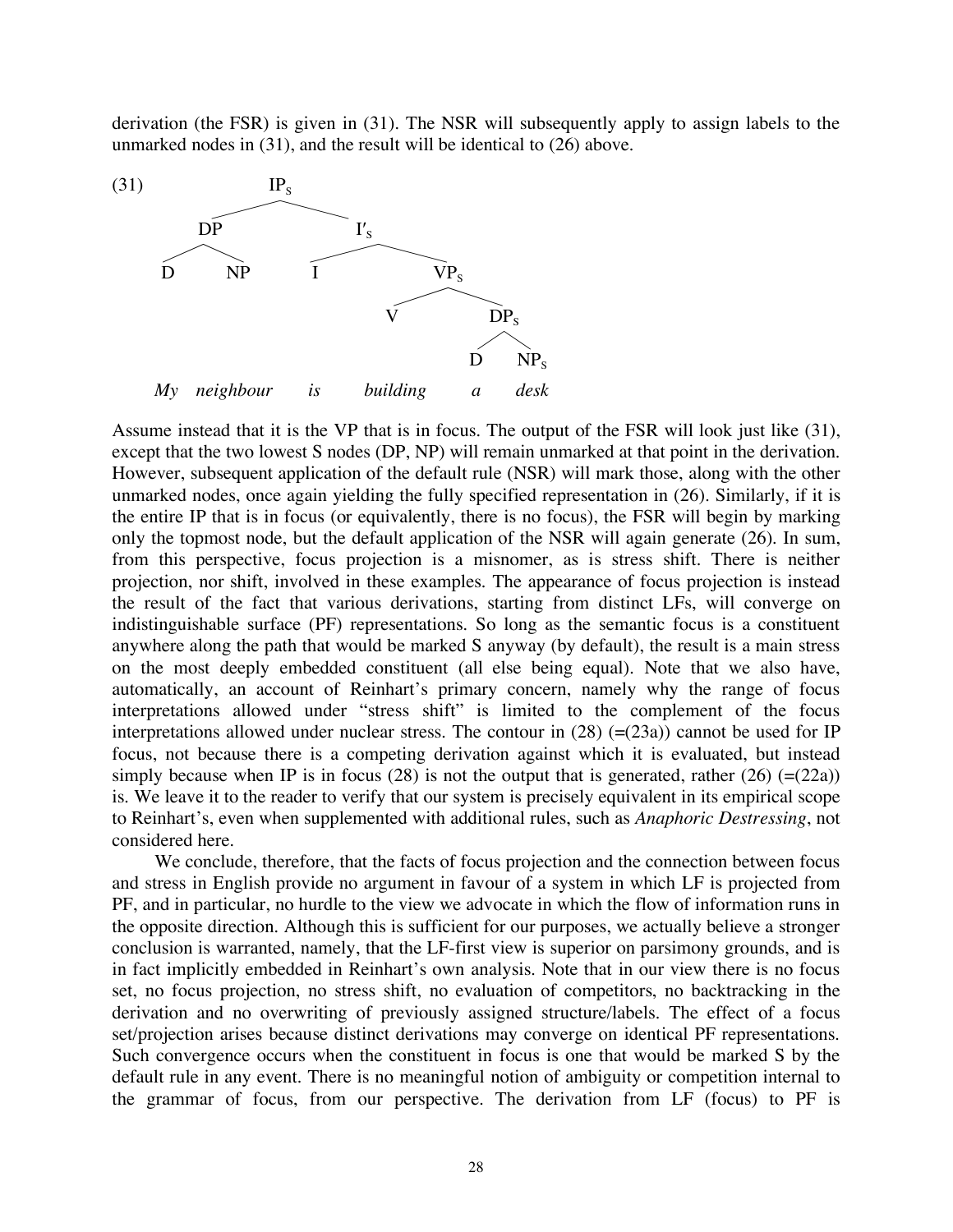deterministic; it just happens that the semantics has more distinctions available to it than the phonology does. Since primary stress is typically manifest on a single terminal node, and the terminal nodes are proper subset of the terminal and non-terminal nodes, it follows that there will necessarily be neutralization in the PF representation of meaningful semantic distinctions. Apparent ambiguity thus arises, but as a matter of empirical observation, where the system is run backwards, as it were: the hearer/observer starts from the PF, but the grammar starts from the  $LE$ .

### **4.4 Postscript – markedness and acquisition**

In a subsequent chapter, Reinhart indicates that she may in fact be willing to concede (something like) the above.<sup>26</sup> Even so, she makes two arguments that the reference set theory she proposes is superior to deterministic alternatives (such as ours). One argument is made somewhat implicitly in passing, and the other is an explicit argument from acquisition. The first we may dispense with straightforwardly. Reinhart repeatedly refers to the "shifted" stress as "marked", and appears to imply that speakers perceive a difference between "marked" and "neutral" stress contours. She appears to take this as prima facie evidence for setting up a special operation (Main Stress Shift) that yields (all and only) the marked outputs. On our view, the FSR derives both shifted and (some) non-shifted interpretations, as detailed above, so there is no single operation that draws this division. But this does not decide the issue in any way that we can see. What is at stake in speakers' intuitions here is the ability to take a given stress contour and to evaluate whether it is the same as, or different from, the contour that would be generated if there were no constituent (other than IP itself) in focus. Under both systems (ours and Reinhart's) this is well-defined, and can be taken to underlie the feeling of "markedness" associated with some contours (in fact, precisely the same class of contours on both approaches).

The more interesting argument given by Reinhart comes from acquisition evidence, as presented in Reinhart (2005:238-272). We note from the outset that Reinhart herself acknowledges the incompleteness of the evidence, but we may grant all data points and assumptions for the purposes of the argument. The upshot of (her interpretation of) the evidence is this: Children can be shown experimentally to be sensitive to stress, and to be able to use stress information in various types of disambiguation tasks. Nevertheless, when children are presented with examples involving stress shift, where they are required to demonstrate an awareness of the focus associated with this shift, they behave in a manner interpreted as guessing. In Reinhart's view, this selective inability to comprehend the focus associated with stress shift constitutes evidence for a special processing cost associated with reference set computation. However the same results (if indeed this is what the experimental evidence shows) are straightforwardly consistent with the view presented here. We need only assume that children do not have full mastery (at the relevant age) of the adult FSR. As far as we can see, all the results presented by Reinhart are consistent with an interpretation under which children have mastery of the NSR, the definition of main stress, and (perhaps) a sense that focus normally is on a constituent including main stress. Lacking the FSR, they will perform fine on sentences in which the FRS and NSR converge, but when stress lands elsewhere, they are only able to process the sentence as having an unexpected stress contour (compare remarks in the previous paragraph on "marked" stress).

<sup>&</sup>lt;sup>26</sup> "The empirical evidence that [reference set computation] is needed is not huge. In most instances, an alternative simpler theory would capture the facts just the same." (Reinhart 2005:246).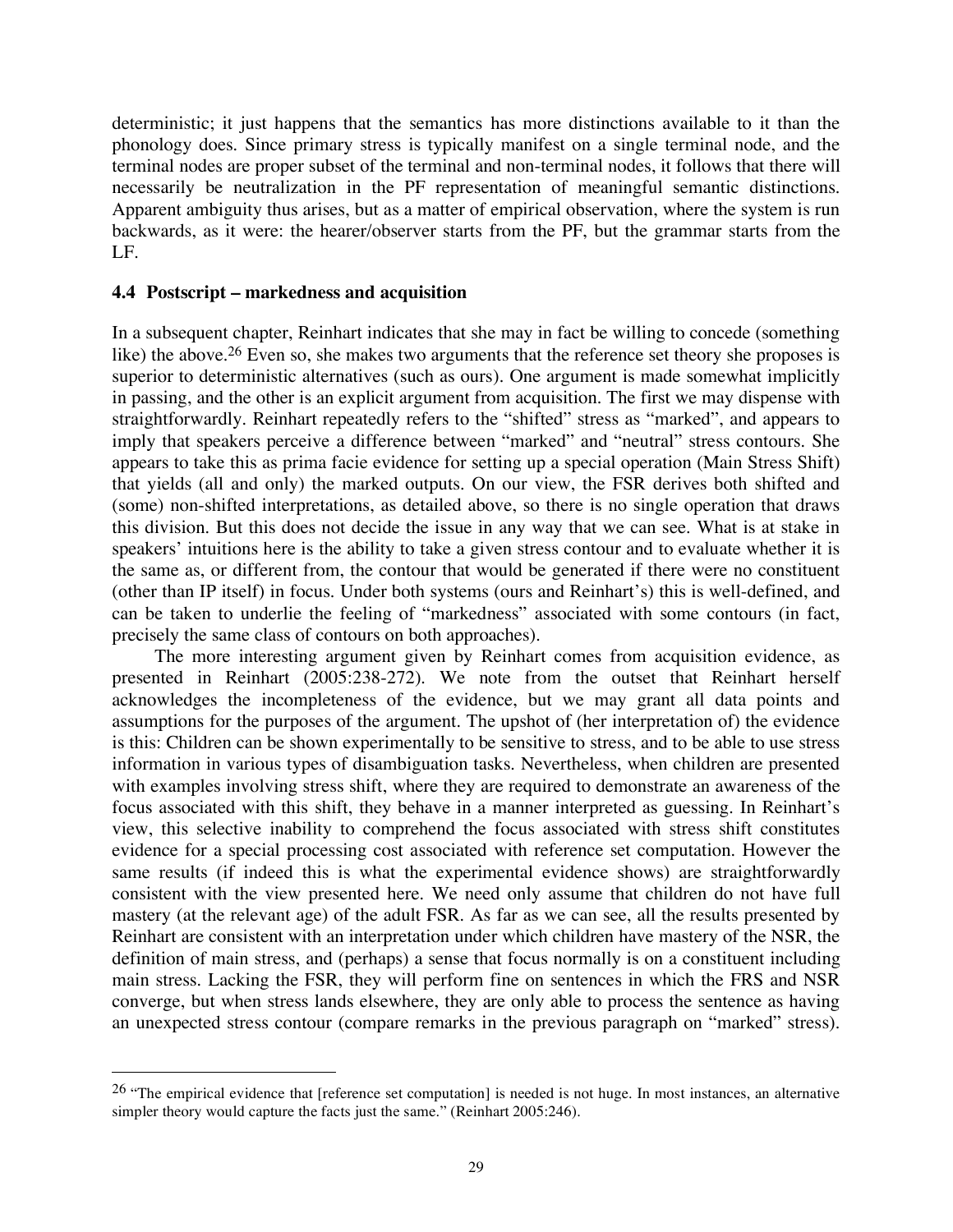We refrain from pushing this line further, as the results presented by Reinhart are too sketchy to permit more refined conclusions, but we submit that, for the reason just noted, the acquisition results, while consistent with Reinhart's view, do not appear to compel one to accept anything more than the possibility that the FSR and the NSR may not be acquired at the same time.<sup>27</sup>

### **5. SUMMARY AND OUTLOOK**

In this paper, we have argued for the following points:

- i. There exist 'soft' constraints (economy conditions) that value a particular type of correspondence between LF and PF representations (for example, scope at LF matched by precedence at PF).
- ii. These constraints are uni-directional: LF (broadly construed) is calculated first, and determines PF (surface word order).
- iii. Scope rigidity (the apparent absence of QR) is not a property of languages, but of specific configurations, and the distribution of rigidity effects is (largely) predictable from independent variation in the syntactic resources of various languages (e.g., possibilities for scrambling). There is no  $\pm QR$  parameter.

We have focused in particular on the interplay between (i) and (ii). We have argued that there is a (possibly universal) constraint favouring transparent reflection of LF properties (scope, information structure) in PF precedence relationships, but that this constraint may be overridden when it is at odds with other economy conditions. The tell-tale signature of this constraint interaction, we submit, lies in what we have called the  $\frac{3}{4}$  signature effect. That is, when two constraints stand in conflict, derivations may satisfy either of the two conditions and a particular type of optionality emerges. However, when conditions align, they must be satisfied. An observation that we take to be of architectural import is that, for the range of constructions surveyed, the effects are properly characterized only if different PF representations (word orders, in the general case) compete for the realization of a fixed LF, and not the other way around. This model stands in conflict with common proposals that inherit (sometimes tacitly) the GB ordering of covert operations after "spell-out". By giving up that commitment, we believe we offer a fresh, and possibly simpler, perspective on these interactions. We have examined in some detail one particular instantiation of the competing proposal (Reinhart's *Interface Economy*) and argued that none of the facts presented there compel a grammatical model in which a single PF determines possible LFs, as opposed to our view.

In an attempt to flesh out the common intuition that freedom of word order is correlated in some manner with scope rigidity, we have proposed a means to derive cross-linguistic and language-internal differences in the distribution of covert scope shifting operations (QR) from

<sup>&</sup>lt;sup>27</sup> It is worth noting that Reinhart suggests that children's deficient performance is limited to comprehension, and that they are able to perform stress shift (to the subject) in production (p.250). Reinhart concludes: "In actual language use, then, reference-set computation of stress shift is involved only in comprehension." As we read it, this sentence appears to assert that the Reinhart model should be construed as a model of parsing, and not of competence (or production) grammar. This is of course fully consistent with the view we have been espousing throughout, but seems at odds with the general thrust of Reinhart's theoretical proposals, and thus we do not feel this quote should be over-emphasized.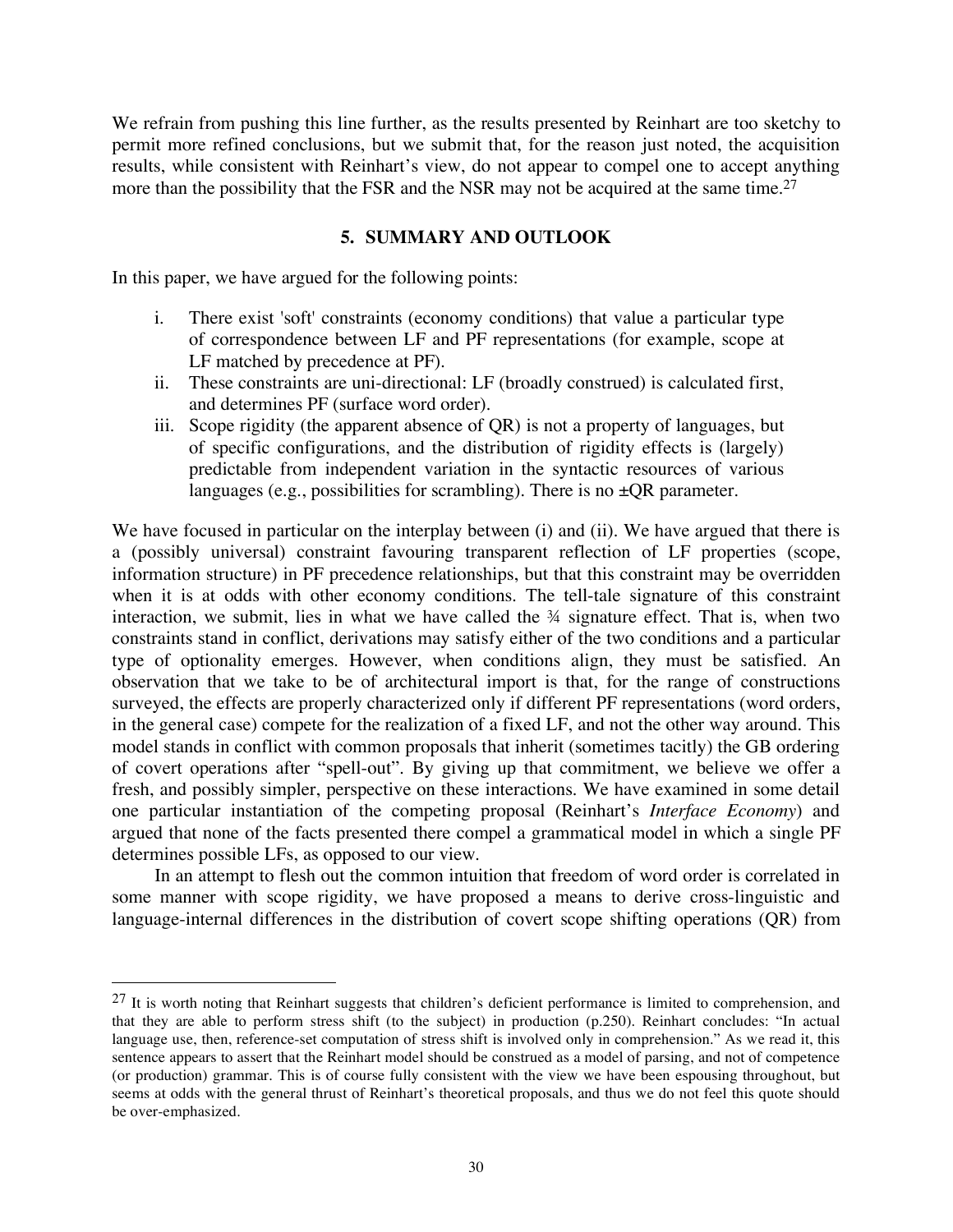the independently attested differences in the freedom of word order variation (scrambling). At the same time, we have left open the characterization of this more fundamental point of variation, the nature of the scrambling operation. In addition, we have made somewhat opportunistic use of some constraints, as a stand-in for a fuller understanding of the relevant processes. Our use of \*MOVE (in Dutch), and the question of its relation to Canonical Constituent Order (in English) stands to be improved upon in subsequent developments of these ideas. We have also argued here in somewhat programmatic terms for a general model, primarily through examination of paradigms in the existing literature. In related work, Wurmbrand (2008) presents an extension and application of this model to thorny puzzles in German (and Japanese) scope, including a careful evaluation of the nature of reconstruction (a topic left open here). In sum, we suggest that we have offered some incremental progress towards a theory of the interaction of word order and scope, but it will take a good deal of further work to see just how far one can make good on the promise of this particular approach.

#### **6. REFERENCES**

Aoun, Joseph and Audrey Li. 1993. *Syntax of Scope*. Cambridge, Mass: MIT Press.

- Bobaljik, Jonathan David. 1995. Morphosyntax: The syntax of verbal inflection, Ph.D. Dissertation, MIT, Cambridge, Mass. [Distributed by: MIT Working Papers in Linguistics.]
- Bobaljik, Jonathan David. 2002. A-chains at the PF-interface: Copies and 'covert' movement. *Natural Language and Linguistic Theory* 20.2:197-267.
- Brody, Michael. 1995. *Lexico-Logical Form - a Radically Minimalist Theory.* Cambridge, Mass: **MIT** Press.
- Brody, Michael, and Anna Szabolcsi. 2003. Overt scope in Hungarian. *Syntax* 6.1:19-51.
- Broekhuis, Hans. 2008. *Derivations and Evaluations: Object Shift in the Germanic Languages*. Berlin/New York:
- Büring, Daniel. 1997a. The great scope inversion conspiracy. *Linguistics and Philosophy* 20.2:175-194.
- Büring, Daniel. 1997b. *The meaning of topic and focus: The 59th Street Bridge Accent*. London: Routledge.
- Büring, Daniel. 2003. On D-trees, beans and B-accents. *Linguistics and Philosophy* 26.5:511- 545.
- Chomsky, Noam. 1971. Deep structure, surface structure, and semantic interpretation, in D. D. Steinberg & L. A. Jakobovits (eds.), *Semantics: an interdisciplinary reader in philosophy, linguistics and psychology,* Cambridge University Press, Cambridge, pp. 183-216.
- Chomsky, Noam. 1991. Some Notes on the Economy of Derivation and Representation. In *Principles and Parameters in Comparative Grammar,* ed. by Robert Freidin, 417-454. Cambridge, Mass: MIT Press.
- Cinque, Guglielmo. 1993. A Null Theory of Phrase and Compound Stress. *Linguistic Inquiry* 24.2:239-297.
- Diesing, Molly. 1997. Yiddish VP order and the typology of object movement in Germanic. *Natural Language and Linguistic Theory* 15.2:369-427.
- Fox, Daniel and Jon Nissenbaum. 2004. Condition A and scope reconstruction. *Linguistic Inquiry* 35.3:474-485.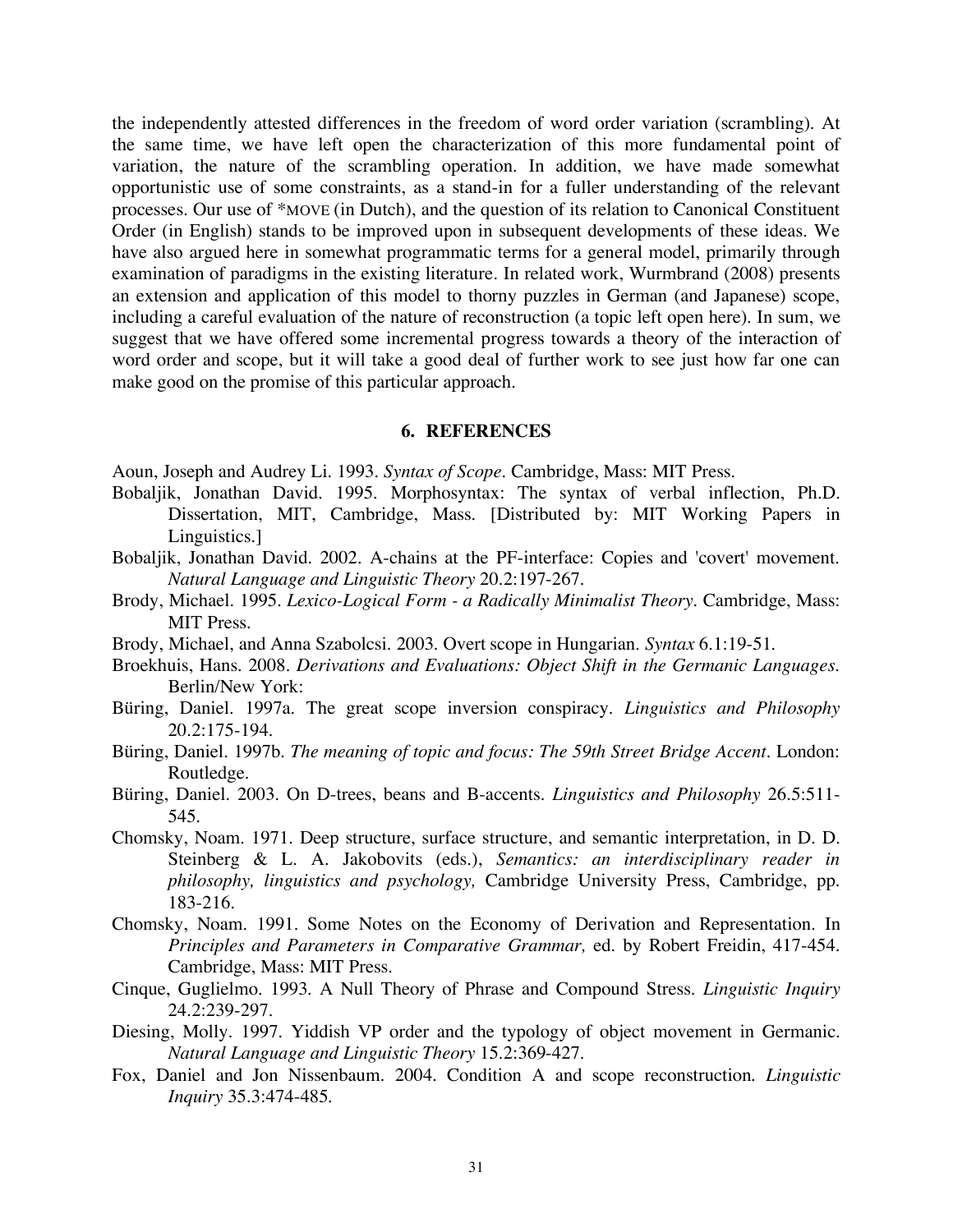Fox, Danny. 1995. Economy and scope. *Natural Language Semantics* 3:283-341.

- Fox, Danny. 1999. Reconstruction, binding theory, and the interpretation of chains. *Linguistic Inquiry* 30.2:157-196.
- Fox, Danny. 2000. *Economy and semantic interpretation*. Cambridge, Mass: MIT Press/MITWPL.
- Fox, Danny, and Jon Nissenbaum. 1999. Extraposition and Scope: a case for overt QR. In *Proceedings of the 18th West Coast Conference on Formal Linguistics (WCCFL 18),* ed. by Sonya Bird, Andrew Carnie, Jason D. Haugen, and Peter Norquest, 132-144. Somerville MA: Cascadilla Press.
- Frey, Werner. 1989. Syntaktische Bedingungen für die Interpretation, Ph.D. Dissertation, University of Stuttgart.
- Frey, Werner. 1993. *Syntaktische Bedingungen für die semantische Repräsentation: Über Bindung, implizite Argumente und Skopus*. Berlin: Akademie Verlag.
- Goro, Takuya. 2007. Language-specific constraints on scope interpretation in first language acquisition, Ph.D. Dissertation, University of Maryland, College Park.
- Groat, Erich, and John O'Neil. 1996. Spell-Out at the LF interface. In *Minimal Ideas: Syntactic Studies in the Minimalist Framework*, ed. by Werner Abraham, Samuel David Epstein, Höskuldur Thráinsson, and C. Jan-Wouter Zwart, 113-139. Amsterdam/Philadelphia: John Benjamins Publishing Company.
- Hoji, Hajime. 1985. Logical form constraints and configurational structures in Japanese, Ph.D. Dissertation, University of Washington, Seattle.
- Hornstein, Norbert. 1995. *Logical form: From GB to Minimalism*. Oxford; Cambridge, Mass: Blackwell.
- Huang, C.-T. James. 1982. Logical Relations in Chinese and the Theory of Grammar, Ph.D. Dissertation, MIT, Cambridge, Mass.
- Jackendoff, Ray. 1972. *Semantic interpretation in generative grammar*. Cambridge, Mass: MIT Press.
- Krifka, Manfred. 1998. Scope inversion under the rise-fall contour in German. *Linguistic Inquiry* 29.1:75-112.
- Kuroda, S.-Y. 1970. Remarks on the notion of subject with reference to words like *also*, *even* and *only*. Part II. In *Annual Bulletin*: *Logopedics and Phoniatrics Research Institute* 4, 127-152, University Tokyo. [Reprinted in S.-Y. Kuroda 1993].
- Lechner, Winfried. 1996. On semantic and syntactic reconstruction. In *Wiener Linguistische Gazette* 57-59, 63-100. Vienna, University of Vienna, WLG.
- Lechner, Winfried. 1998a. Reconstruction and determiner raising. In *Reconstruction: Proceedings of the 1997 Tübingen Workshop*, ed. by Graham Katz, Shin-Sook Kim, and H. Winhart, 59-79. Stuttgart/Tübingen: University of Stuttgart/University of Tübingen.
- Lechner, Winfried. 1998b. Two kinds of reconstruction. *Studia Linguistica* 52.3:276-310.
- Liberman, Mark. 1979. *The intonational system of English.* New York: Garland Press.
- Müller, Gereon. 2000. Shape Conservation and Remnant Movement. In *Proceedings of the North Eastern Linguistics Society Annual Meeting 30* (NELS 30), Vol. 2, ed. by Masako Hirotani, Andries Coetzee, Nancy Hall, and Ji-Yung Kim, 525–539. Amherst: University of Massachusetts, GLSA.
- Müller, Gereon. 2002. On feature movement. In *Dimensions of movement: From features to remnants*, ed. by Artemis Alexiadou, Elena Anagnostopoulou, Sjef Barbiers, and Hans-Martin Gärtner, 209-242. Amsterdam/Philadelphia: John Benjamins.